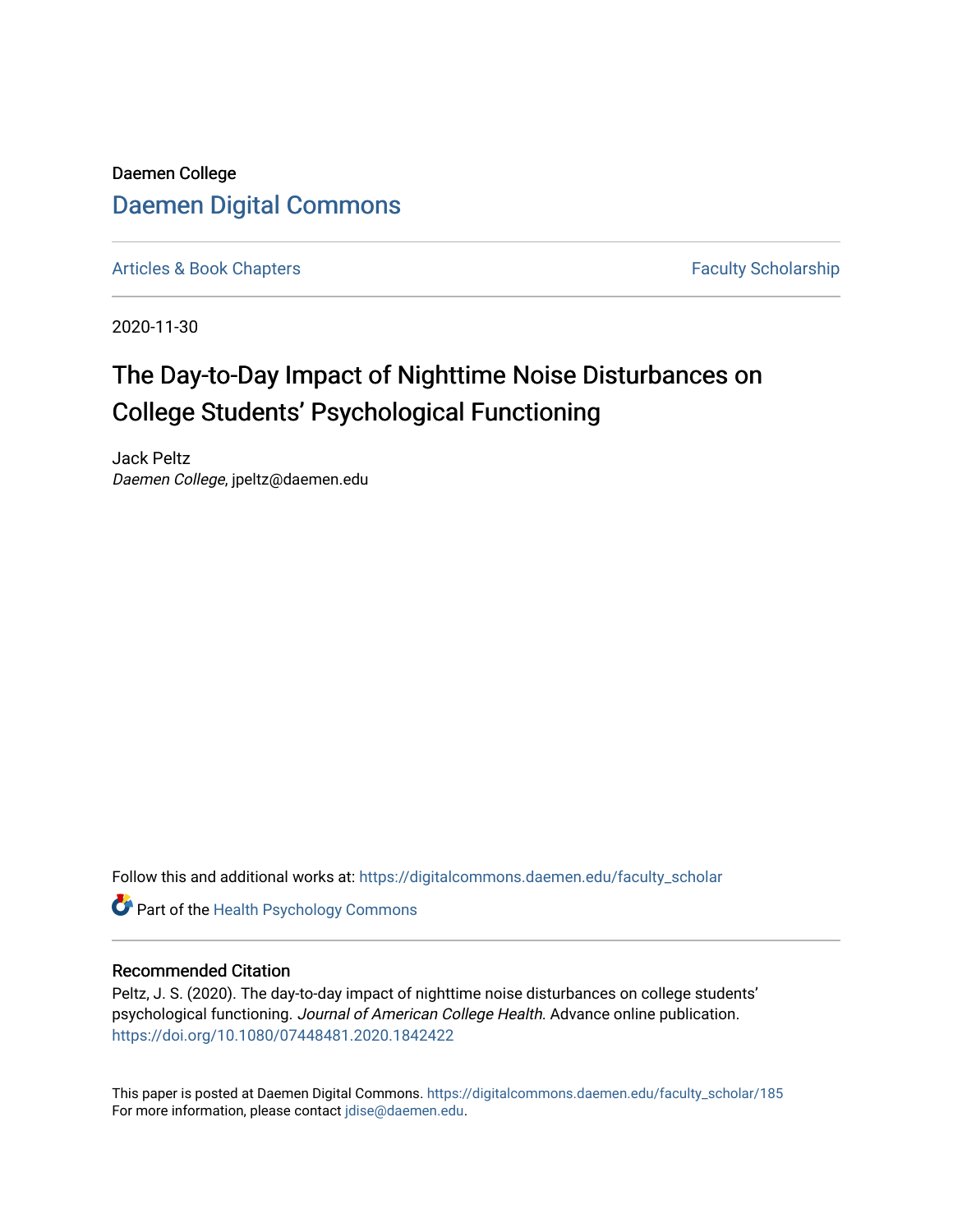The Day-To-Day Impact of Nighttime Noise Disturbances on College Students' Psychological

Functioning

Please address all correspondence to:

Jack S. Peltz Daemen College 4380 Main Street Amherst, NY 14226 jpeltz@daemen.edu 716-839-8228

Author Affiliations: Jack S. Peltz, Ph. D., Daemen College, [jpeltz@daemen.edu](mailto:jpeltz@daemen.edu)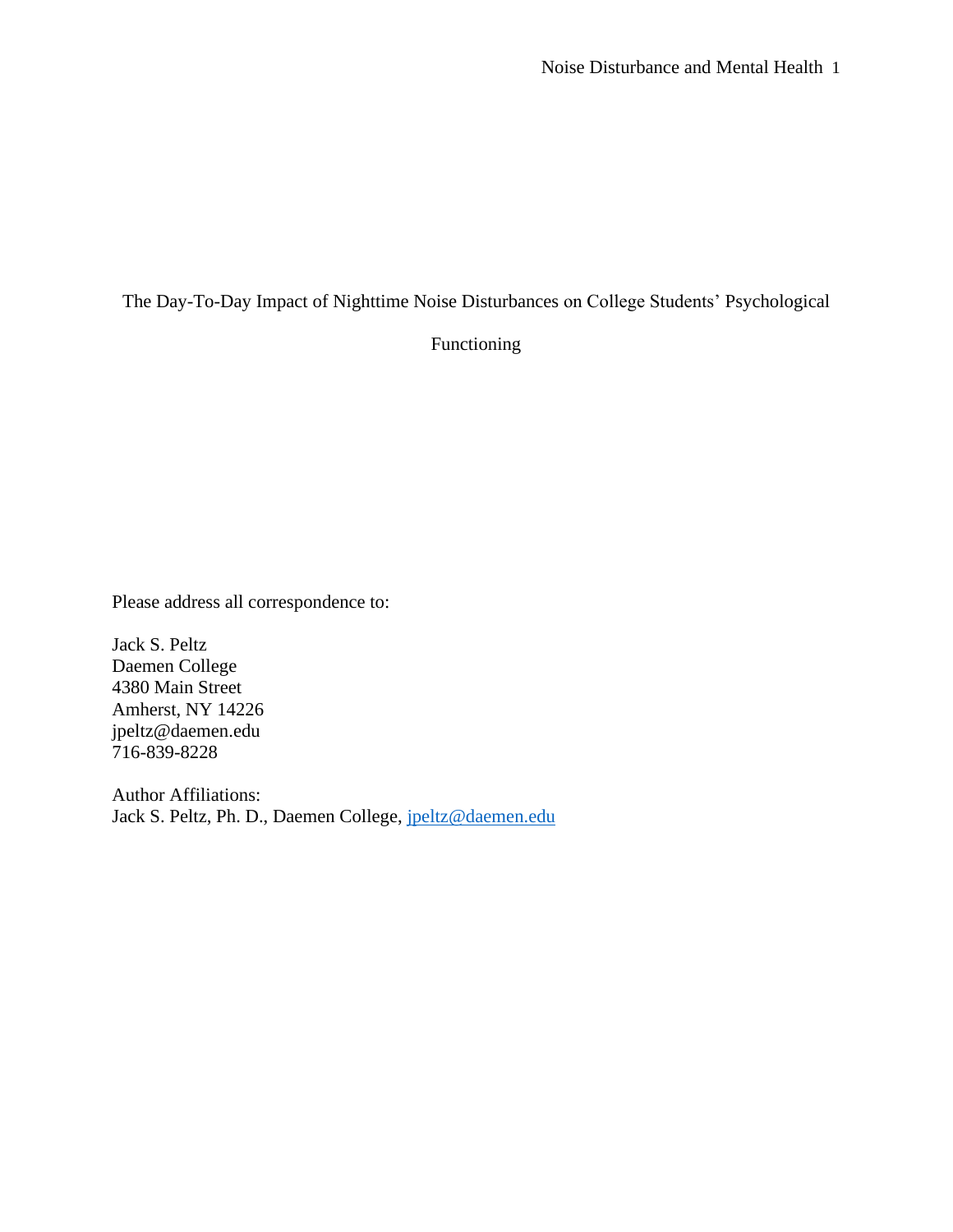# Abstract

Objective: To understand environmental predictors (i.e., nighttime noise disturbance) of sleep health (i.e., restedness) in residential college students and its potential mental health consequences, this study examined daily variation in restedness upon awakening as a potential mediator between nightly environmental noise disturbances and daily fluctuations in depressive and anxiety symptoms.

Participants: The sample was comprised of 283 college students ( $M_{age} = 19.9$ ,  $SD = 1.9$ ; 79% female).

Methods: Multilevel structural equation modeling was conducted based on an initial self-report, online questionnaire and an online 7-day daily sleep (morning) and mood (evening) diary. Results: Daily fluctuations in college students' reports of restedness (morning diary) mediated the association between the nighttime presence of noise disturbances (morning diary) and depressive and anxiety symptoms (evening diary).

Conclusions: Given the high prevalence of mental health problems in college students, creating more conducive sleep environments may help to prevent depressive and anxiety symptoms in this population.

Key words: College; sleep; environmental noise; mental health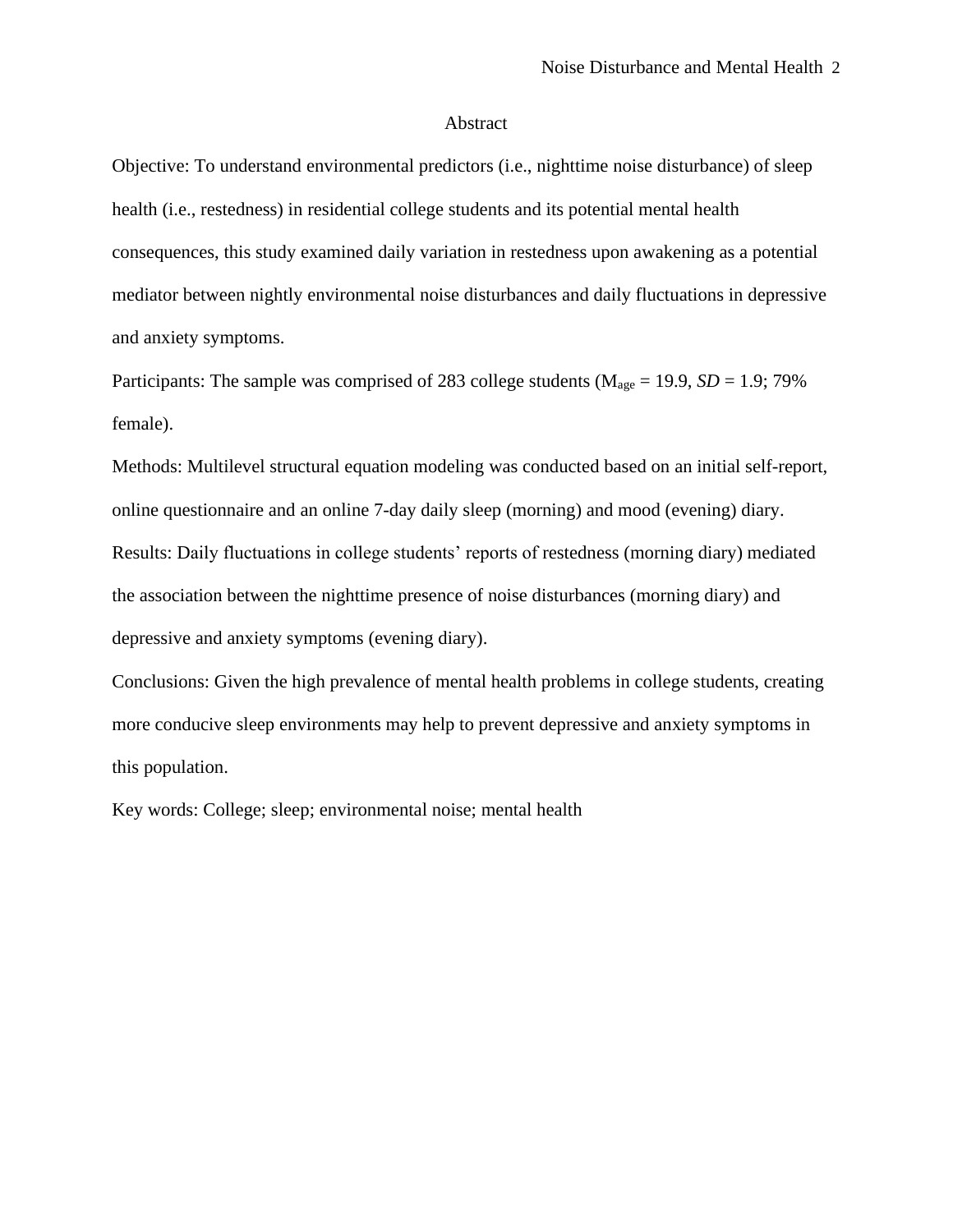Depression and anxiety remain the most highly cited reasons that college students seek counseling services, and their prevalence in this population continues to rise.<sup>1</sup> Almost 50% of college students report either depressive or anxiety symptoms as their primary concern when seeking counseling services,<sup>1</sup> and the pernicious correlates of these mental health issues include substance use problems, academic failure, and greater risks for suicide. $2-6$  Predictors of mental health problems, such as depression and anxiety, are diverse, but insufficient and problematic sleep remains not only a consistent, negative influence, but also one that is often overlooked.<sup>7,8</sup> Although treatments for sleep problems have been shown to be effective in decreasing depression,<sup>9</sup> preventing mental health and sleep problems is always preferable. As highlighted by research on environmental disturbances to sleep and consistent with good sleep hygiene, $10,11$ noise in the sleep environment remains a potent threat to a good night's sleep. In fact, research suggests that environmental noise potentially has a direct effect on depressive and anxiety symptoms.<sup>12</sup> Given college students' atypical schedules and their tight living quarters (i.e., dormitories), noise presents not only a challenge to sleep for students, but it also might impact their mental health through its influence on the sleep process and the level of refreshment one obtains from a night's sleep. Accordingly, the current study sought to examine the potential for college students' levels of restedness after poor sleep to serve as a mediator of the influence of environmental noise on their levels of depressive and anxiety symptoms.

#### **Environmental Noise and Psychological Functioning**

There is increasing evidence that noise disturbance has the potential to put people at risk for mental health issues.<sup>12</sup> Although prospective studies examining these links are exceedingly rare,<sup>13</sup> cross-sectional evidence suggests that noise disturbance, as a common environmental stressor, is associated with increased rates of depressive and anxiety symptoms in adults.<sup>14</sup>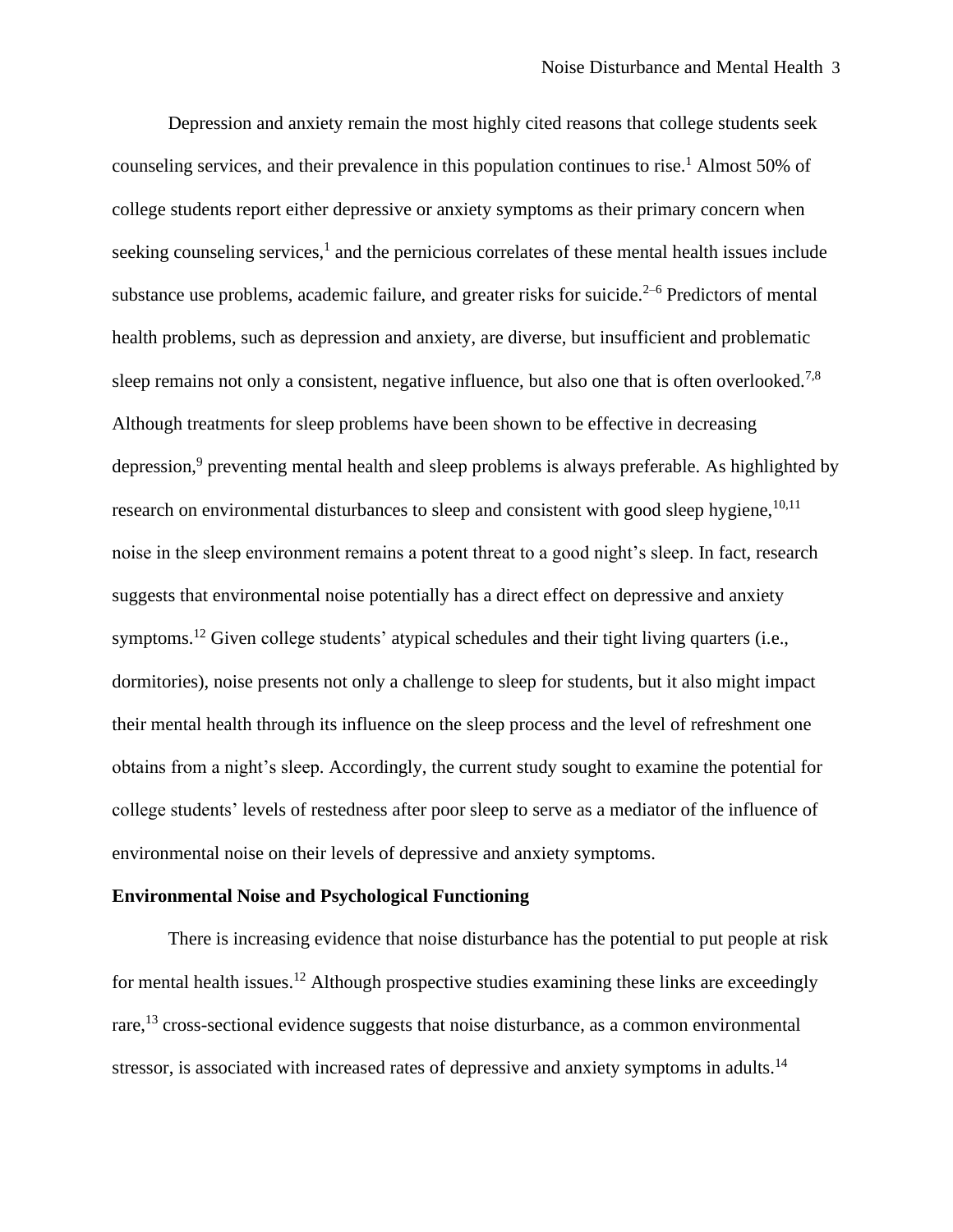Studies of noise disturbance have tended to examine common environmental noise stressors, such as traffic noise<sup>12,15</sup> or noise experienced as a result of one's occupation.<sup>14</sup> These sources of noise, when occurring at night, have been linked to insomnia and other sleep-related problems,<sup>10,12</sup> which are strongly linked to mental health problems.<sup>9</sup>

Previous studies of noise disturbance on sleep have also suggested that noise levels as low as 30-40 decibels, such as the sound generated from whispering to light rainfall, can disrupt sleep.<sup>16</sup> In addition, there are several factors that can moderate the effects of noise on sleep, such as age and sensitivity to noise.<sup>17</sup> Although extensive research in this area has measured acoustic sound levels (i.e., decibels),  $^{16}$  subjective measurements of noise have been developed by the International Commission on the Biological effects of noise and remain a critical barometer of its effects.<sup>18,19</sup> Specifically, in a sample of university students, off-campus and on-campus students subjectively rated their environments to be similarly noisy despite higher objective levels of acoustically-measured noise occurring for the off-campus group.<sup>18</sup> Accordingly, the self-reported perception of noise provides an important source of information regarding its impact on sleep. Given the relative lack of prospective studies examining noise annoyance and mental health outcomes, the current study sought to examine the self-reported nightly occurrences of noise disturbance in dormitories as a potential predictor of college students' depressive and anxiety symptoms reported the following day over the course of a typical school week.

#### **Sleep Environments and Sleep Quality**

The sleep environment is typically defined by the physical space (i.e., dorm room) and related aspects of the context in which sleep occurs (e.g., noise). Given the sizeable percentage of college students living in residence halls, undergraduates' sleep environments often include having to live with a roommate, especially for students in their first two years of college.<sup>20</sup>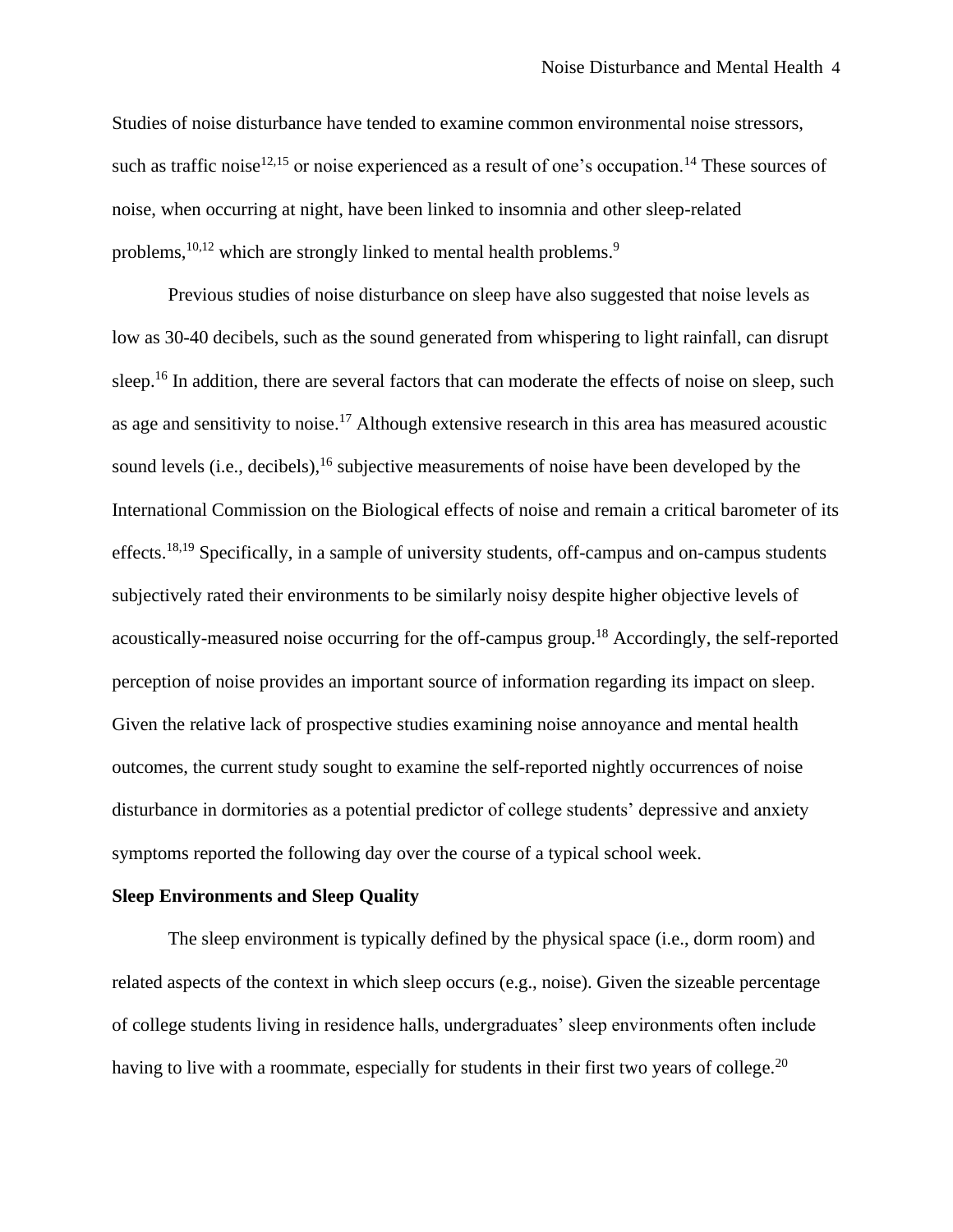Although students can control some aspects of their sleep environment, especially those associated with proper sleep hygiene (e.g., turning off screens),  $8,11$  external noise is largely beyond their control. In fact, research suggests that students living with a roommate commonly endorse sleep environment disturbances that include noise within residence halls.<sup>20</sup> Related research regarding transportation noise and sleep suggests that such external noises are associated with both physiologically- and subjectively-measured sleep disturbance.<sup>10,21</sup> Crosssectional research in college students in residential settings has suggested that even when controlling for sleep hygiene behaviors, environmental noise is still associated with poor sleep quality and indirectly linked with college students' depressive symptoms.<sup>8</sup> In the current study, we expand on this previous research by examining a short-term longitudinal model in which environmental noise might be directly linked with daily fluctuations in restedness, or the level of refreshment one derives from the previous night's sleep, and that these daily fluctuations in restedness might ultimately mediate the association between environmental noise disturbances and students' depressive and anxiety symptoms.

# **Sleep Quality and Psychological Functioning**

As a construct, sleep health can be assessed through multiple indicators, including feelings of restedness, and that such subjective indicators remain an important barometer of sleep quality.22,23 Extensive research supports robust associations between sleep quality (e.g., restedness) and depressive symptoms in college-aged students.<sup>5,24</sup> In addition, not only has insufficient or shorter-duration sleep been found to be associated with increased depressive symptoms,<sup>24</sup> but also students who reported both high levels of sleep disturbance and depressive symptoms endorsed other negative outcomes, such as higher levels of anxiety, poorer cognitive performance, and worse physical functioning. <sup>5</sup> Building on cross-sectional research in this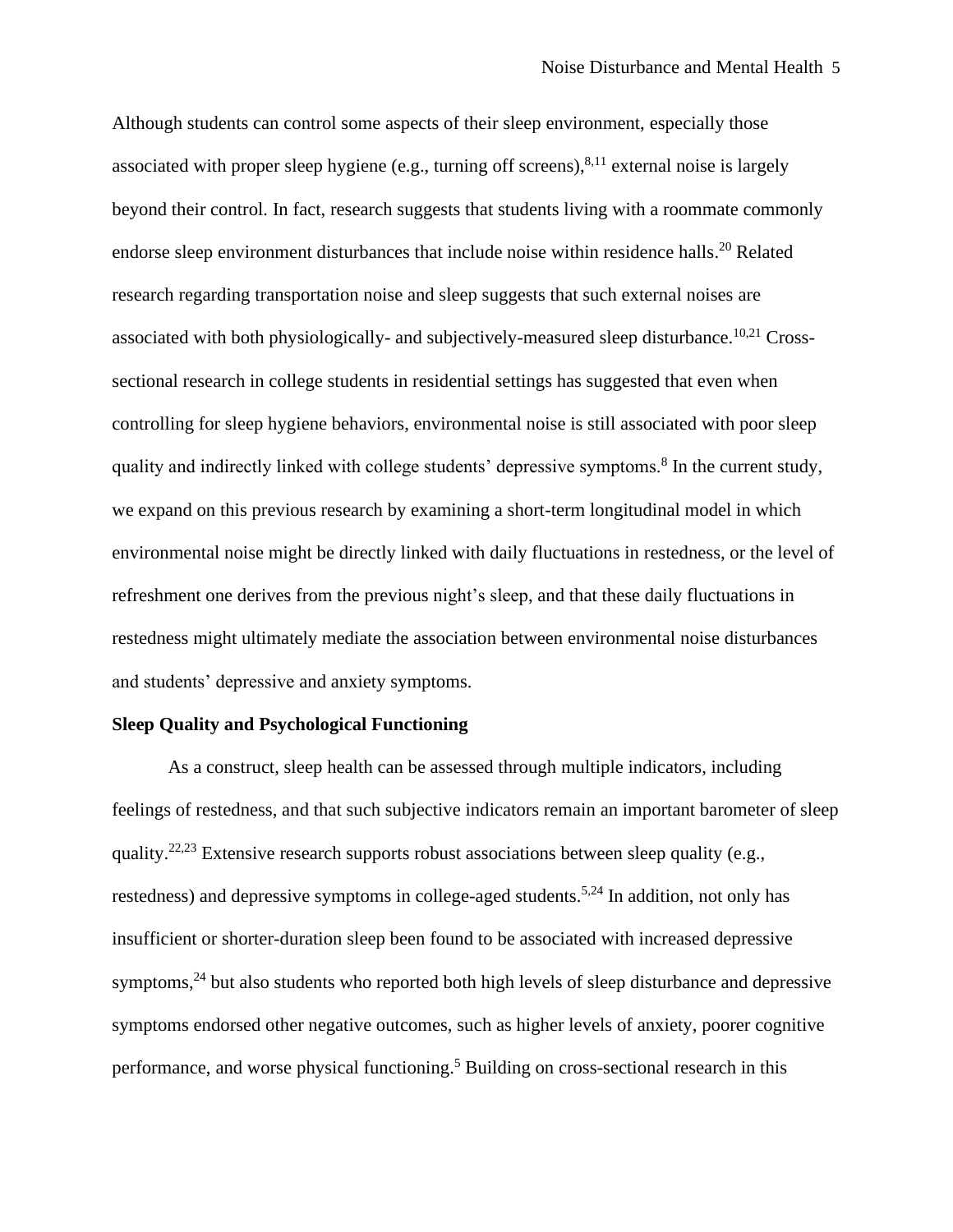area,5,8,24 longitudinal research has suggested that the associations between sleep quality and depressive symptoms are most likely bidirectional.<sup>25,26</sup> It is important to note, however, that much of the literature linking sleep and depression longitudinally has focused on fairly long intervals (e.g., 6-12 months) between assessments.<sup>26,27</sup> Although research documenting the longitudinal links is critical to advancing the field, observations spaced too far apart are more at risk of supporting misleading conclusions than those spaced relatively close together.<sup>28</sup> In addition, diary-based studies that measure both sleep and mood simultaneously (e.g.,  $^{29}$ ) risk inflated associations due to measurement timing and cannot highlight the potential directionality of associations obtained through prospective designs. Accordingly, the current study sought to build on this previous work by examining daily covariation between restedness and depressive and anxiety symptoms by employing a diary-based methodology that assessed participants twice a day. Specifically, by separately assessing restedness (via a morning diary) and mood (via an evening diary), the current study sought to minimize inflated correlations due to constructs being measured at the same time while affording an opportunity to examine prospective associations between these constructs across a relatively short assessment interval.

#### **The Current Study**

Building on the cross-sectional work of Peltz and  $Rogge$ ,  $\delta$  this study sought to examine the potential impact of self-reported environmental noise disturbances on college students' psychological functioning (i.e., depressive and anxiety symptoms) via their levels of restedness. To this end, the use of multi-level structural equation modeling afforded the opportunity to simultaneously model both the between- and within-person variation across an undergraduate's typical week during the semester and provided a more precise method to examine the direction of influence between these constructs. Accordingly, the current study was guided by the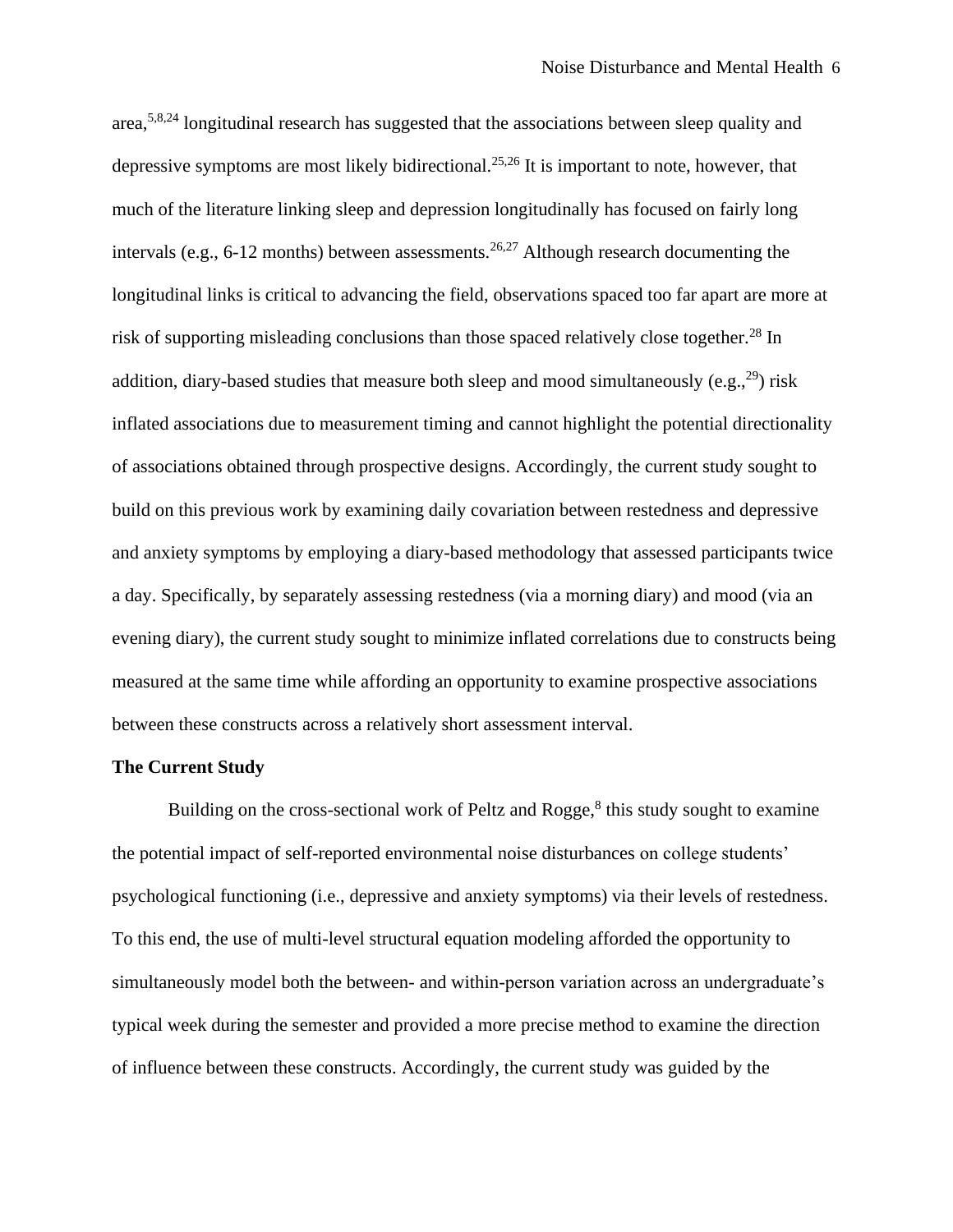following hypotheses. **Hypothesis 1:** We hypothesized that reports of environmental noise disturbances would predict both lower levels of restedness and higher levels of depressive/anxiety symptoms. **Hypothesis 2:** We further hypothesized that decreases in restedness from the previous night's sleep (assessed each morning) would predict increases in depressive/anxiety symptoms (assessed that evening). **Hypothesis 3:** We hypothesized that environmental noise would be significantly and indirectly associated with increases in depressive/anxiety symptoms through the mechanism of restedness. Given the established links between sleep quality and sleep hygiene as well as the potential impact of living with a roommate or trying to sleep in a busy dormitory setting, we included measures of sleep hygiene, the presence of a roommate, and the number of residents in one's dormitory/residence to control for their potential influence on our outcomes.

# **Method**

#### **Participants**

A total of 283 college students provided both baseline and diary data for the study (drawn from a larger pool of 335 respondents completing only the baseline survey – information on this larger sample can be found in  $\delta$ ). Respondents had to be at least 18 years of age and currently enrolled in a college or university to participate in the study. The mean age of the current sample  $(n = 283; 79\%$  female) was 19.9 years  $(SD = 1.9)$ , and the majority of participants were Caucasian (68%), with 19% Asian or Pacific Islander, 7% multi-racial, 4% Latino, 1% African American, and less than 1% Native American. Participants were predominately first- and secondyear students (32% and 31% respectively) with 22% reporting as juniors, 14% seniors, and 1% in their fifth year or beyond. Of the longitudinal sample  $(n = 283)$ , 85% lived in an on-campus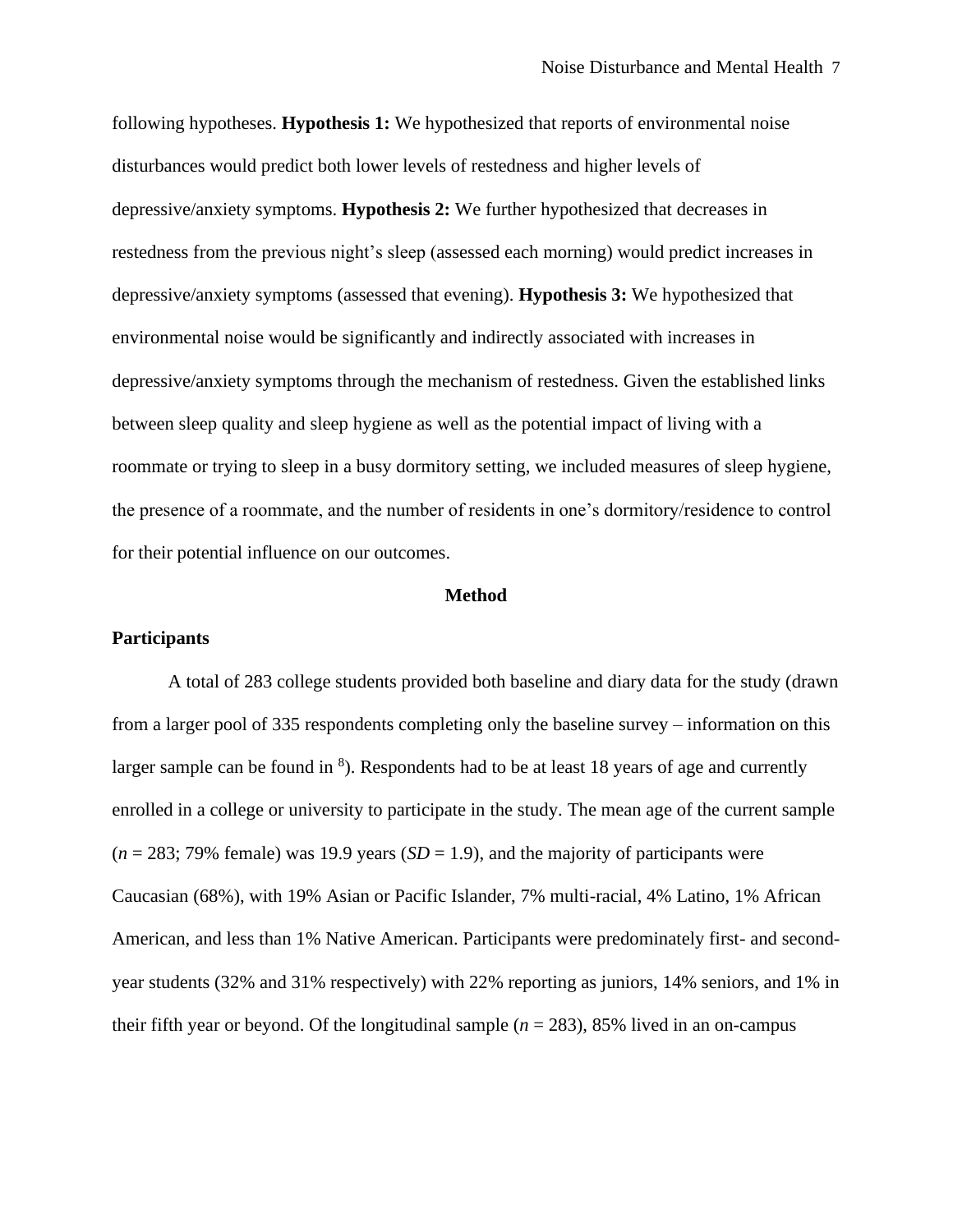residence hall, which averaged approximately 58 students  $(SD = 58.4)$  per facility. Finally, 54% of the longitudinal sample ( $n = 153$ ) reported having at least one roommate.

# **Procedure**

The study was approved by the Institutional Review Boards affiliated with each data collection site, and informed consent was obtained prior to participation. Participants were recruited from psychology classes from small (< 2,500 students) and mid-sized (< 6,000 students) colleges/universities in Upstate New York (87%) and from a psychological research website (13%; i.e., http://psych.hanover.edu/research/). The baseline survey took roughly 20-25 minutes to complete. In the baseline survey, participants proposed start dates for daily diary collection (helping to ensure that travel and/or school breaks did not coincide with the diary collection period). On average, respondents started the diary portion of the study approximately 4 days following completion of the baseline survey. The 7-day daily diary was divided into two sections, a morning survey to assess the previous night's sleep and an evening survey to assess their mood during the day. Respondents were sent one email invitation at 6 a.m. to complete the morning diary and a second email invitation at 9 p.m. to complete the evening diary each day for seven consecutive days. Each morning diary invitation requested respondents to complete the survey within an hour of waking up, and each evening survey invitation requested completion within an hour of going to bed. As incentives to participate, all respondents were given chances to win a \$100 cash prize for each diary survey completed, and eligible participants received course credit for completing the initial survey.

**Diary Adherence.** All participants completed at least one daily diary assessment, with 257 respondents (91%) completing at least 4 days of the diary (8 assessments). Among those giving diary data, respondents completed assessments on an average of 6.1 days, thus providing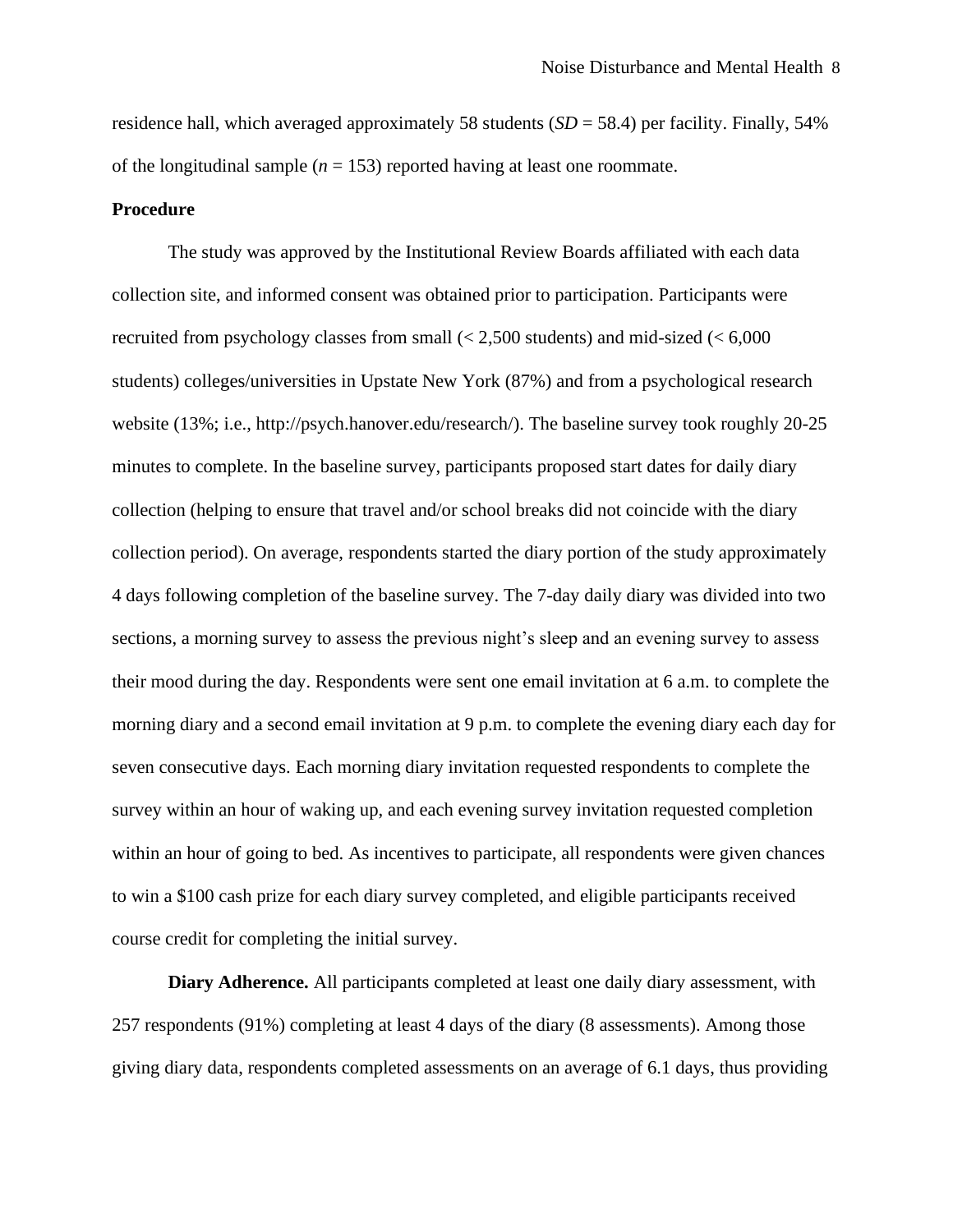a total of approximately 1,726 diary entries (87.1%) out of 1,981 total possible entries. ANOVA and  $\chi^2$  analyses suggested that the 283 respondents participating in the daily diaries did not differ from participants who only completed the baseline survey on sleep quality, levels of depressive or anxiety symptoms, number of dormitory residents, age, or gender. However, the students completing the sleep diaries were more likely to live with at least one roommate ( $\chi^2(1) = 9.54$ , *p*  $< .01, 91\%$  vs. 78%). Taken as a set, these results suggest that the sample providing daily diary data was largely comparable to the full sample. To help defray the impact of attrition on our analyses,<sup>30</sup> we included a dichotomous variable coding for the presence of a roommate as an additional control in our models. Finally, using current best practice guidelines, we used FIML estimation within Mplus to handle missing data from the longitudinal model, thereby retaining the full sample in our analyses. $31$ 

# **Measures**

*Environmental Noise (Morning Diary).* Based on the recommendations of the International Commission on the Biological Effects of Noise, <sup>19</sup> environmental noise was assessed with a 2-item measure each morning for each of the 7 consecutive days of the daily diary. Respondents indicated the presence ( $No = 0$ ;  $Yes = 1$ ) of noise annoyances either while they were 1) trying to get to sleep or 2) during the night while they were sleeping. Accordingly, "0" was coded if students did not report a noise disturbance, and "1" was coded if students reported any noise disturbance before or during the previous night's sleep. Self-reported noise disturbances included "loud music," "roommates," and "hallway noise."

*Restedness (Morning Diary)***.** Restedness was self-reported with a 1-item measure in the morning for each of the 7 consecutive days of the daily diary. Adapted from the recommendations of Ohayon and colleagues,<sup>32</sup> the measure assessed the level of restedness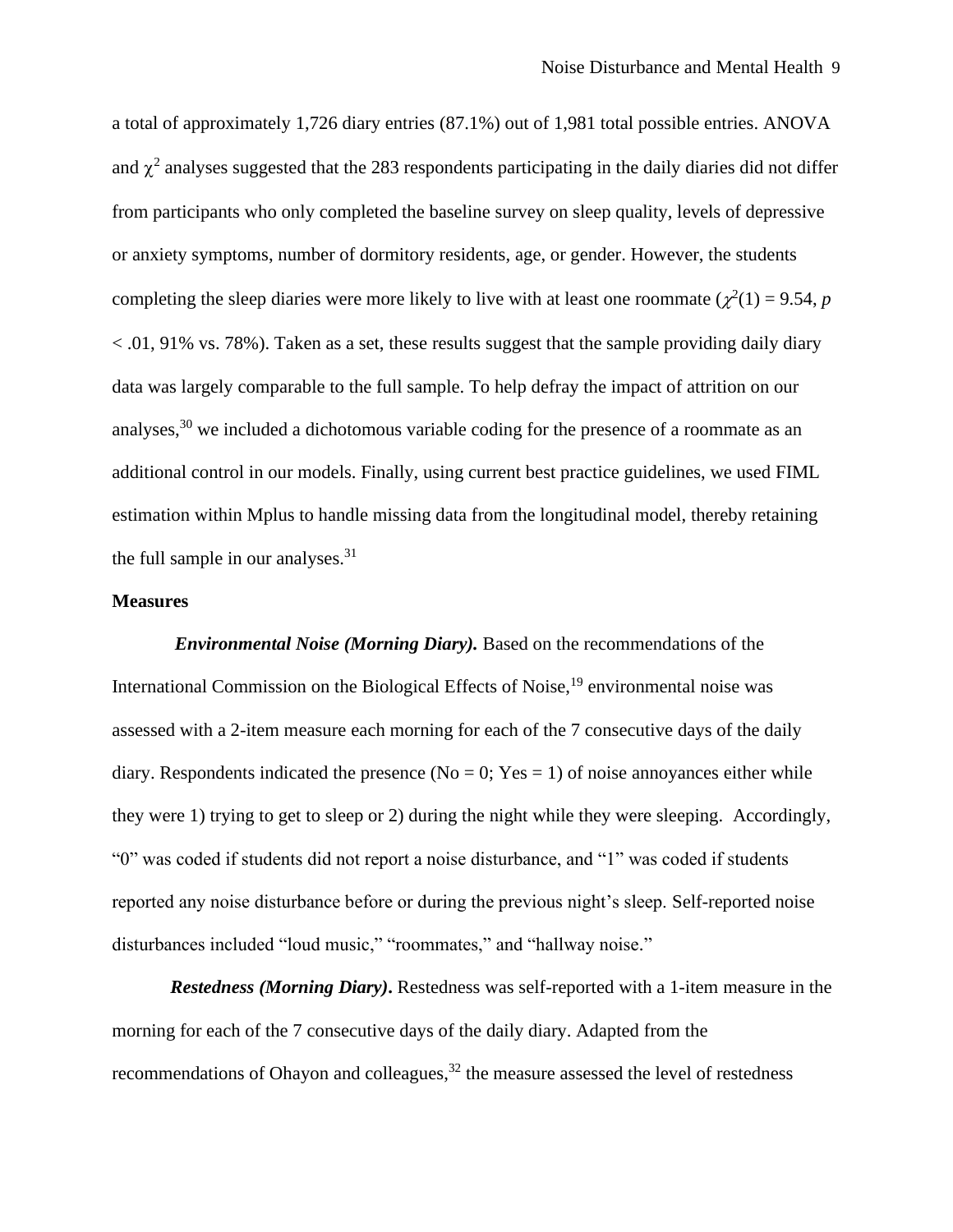("Indicate how rested you felt upon awakening.") that was rated on a 11-point response scale (0 – "*exhausted*" to 10 – "*very refreshed*") with higher scores indicating higher levels of refreshment upon awakening.

*Psychological Functioning (Evening Diary)***.** To assess students' psychological functioning (i. e., depressive and anxiety symptoms), respondents self-reported on their anxiety (2 items) and depressive (2 items) symptoms in an adapted version of the Patient Health Questionnaire- $4^{33}$  in the evening portion of their diary. Although the anxiety portion of the PHQ-4 has demonstrated slightly higher sensitivity/specificity than the depressive symptoms portion,<sup>34</sup> the depressive symptoms portion has demonstrated strong reliability and validity in adolescent samples.<sup>35</sup> Respondents reported each evening how much they had been bothered by the following symptoms since waking up that morning: "feeling nervous, anxious or on edge", "not being able to stop or control worrying", "little interest or pleasure in doing things", and "feeling down, depressed, or hopeless." The items were rated on 4-point response scales ("not at all" to "nearly all day") and were summed so that higher scores indicated higher levels of depressive and anxiety symptoms ( $\alpha = .93$ ).

*Sleep Hygiene (Baseline).* Sleep hygiene was assessed with the 28-item Adolescent Sleep Hygiene Scale,<sup>11</sup> assessing sleep-facilitating and sleep-inhibiting practices along 9 dimensions: physiological (e.g., drinking caffeinated beverages before bed), cognitive, emotional, sleep environment, daytime sleep (i.e., napping), substance use, bedtime routine, sleep stability, and bed sharing. Items were rated on 6-point response scales (0 - "*always*" to 5 - "*never*"), and a score was calculated by taking the mean of all individual items such that higher scores indicate better sleep hygiene practices ( $\alpha$  = .80).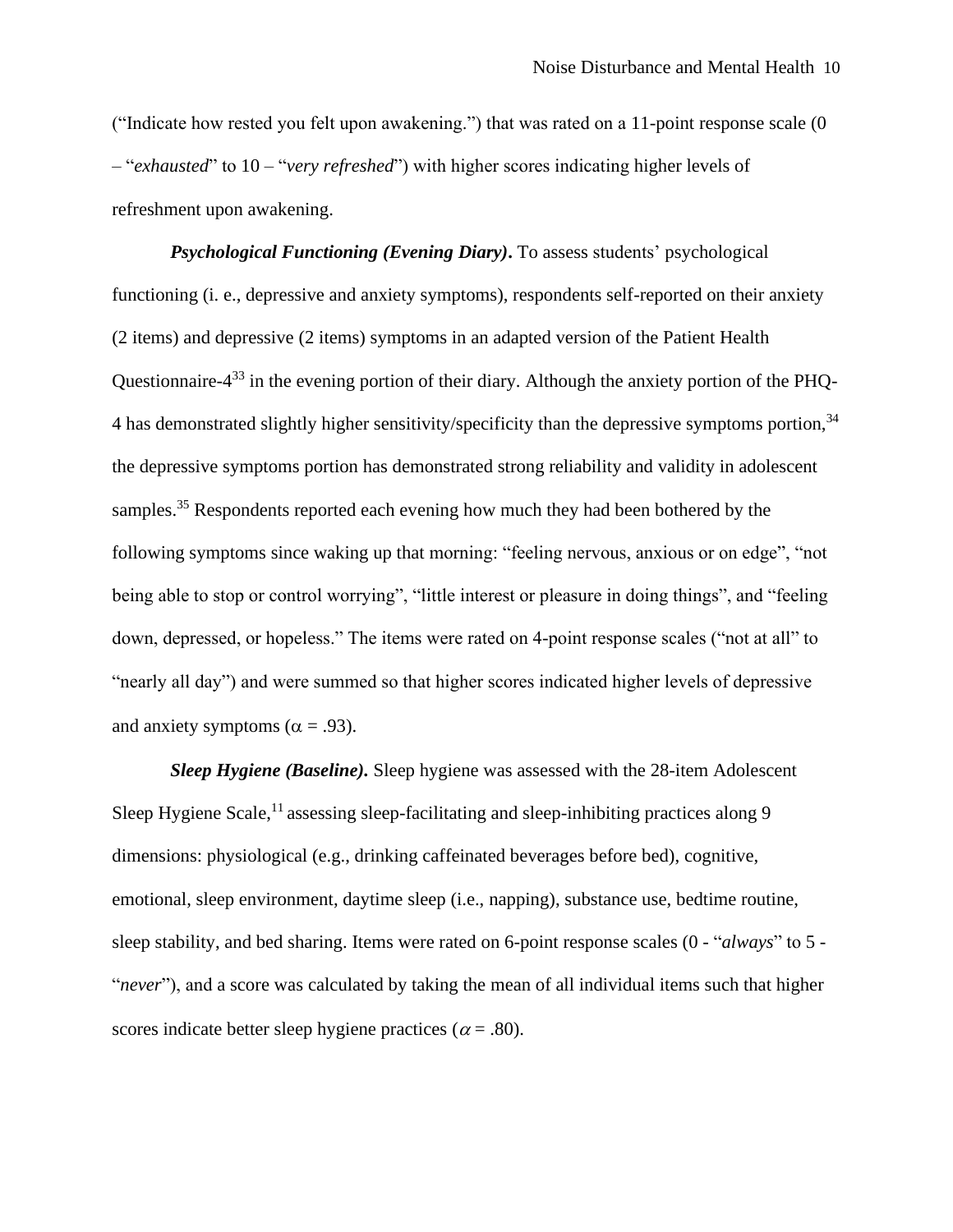*Additional Covariates (Baseline).* Two additional measures were included at baseline to assess other potential influences on the sleep-related environment: 1) the number of residents in a respondent's residence hall or dormitory, and 2) if the respondent shared his/her room with at least one roommate. Finally, due to the possibility that students in higher class years might be less likely to live in dormitories, all respondents reported their class year ( $1 =$  first-year to  $5 =$ fifth-year or beyond).

# **Analytic Strategy**

The repeated observations from the daily diaries represented multiple assessments nested within students. To appropriately model the nested nature of the data, multilevel SEM models (Mplus, Version 8),<sup>36</sup> using a mediational framework,<sup>37</sup> were used. As depicted in our conceptual model (Figure 1), repeated assessments within individual students across time (i.e., 7-day daily diary data) were modeled at level 1, and student-reported data at baseline, which served as predictors of both restedness and depressive/anxiety symptoms, were modeled between students at level 2. Based on the best practices articulated by Preacher and colleagues,  $37$  we employed a 1-1-1 mediational model that included both noise disturbances and restedness (mediator) as predictors of depressive/anxiety symptoms (Figure 1). Because many commonly used multilevel modeling approaches are at high risk of conflating the between- and within-level components of mediational effects, the multilevel SEM approach distinguishes the variation associated both between-person (at level 2, representing between-student trait-like differences on the variables in the model) and within-person (i.e., the repeated assessments at level 1, representing state-like fluctuations of the variables on each day of the diary period) by creating level 2 latent variables based on the level 1 predictors (within-student fluctuations) that thereby represent the stable portion of those constructs across the diary period for each student (see Figure 1).<sup>37</sup> In terms of our process model, this multilevel framework allows for indirect effects to be tested both at the between-student level (i.e., level 2, examining how latent variables representing typical levels of the variables of interest are associated across students) as well as at the within-student level (i.e.,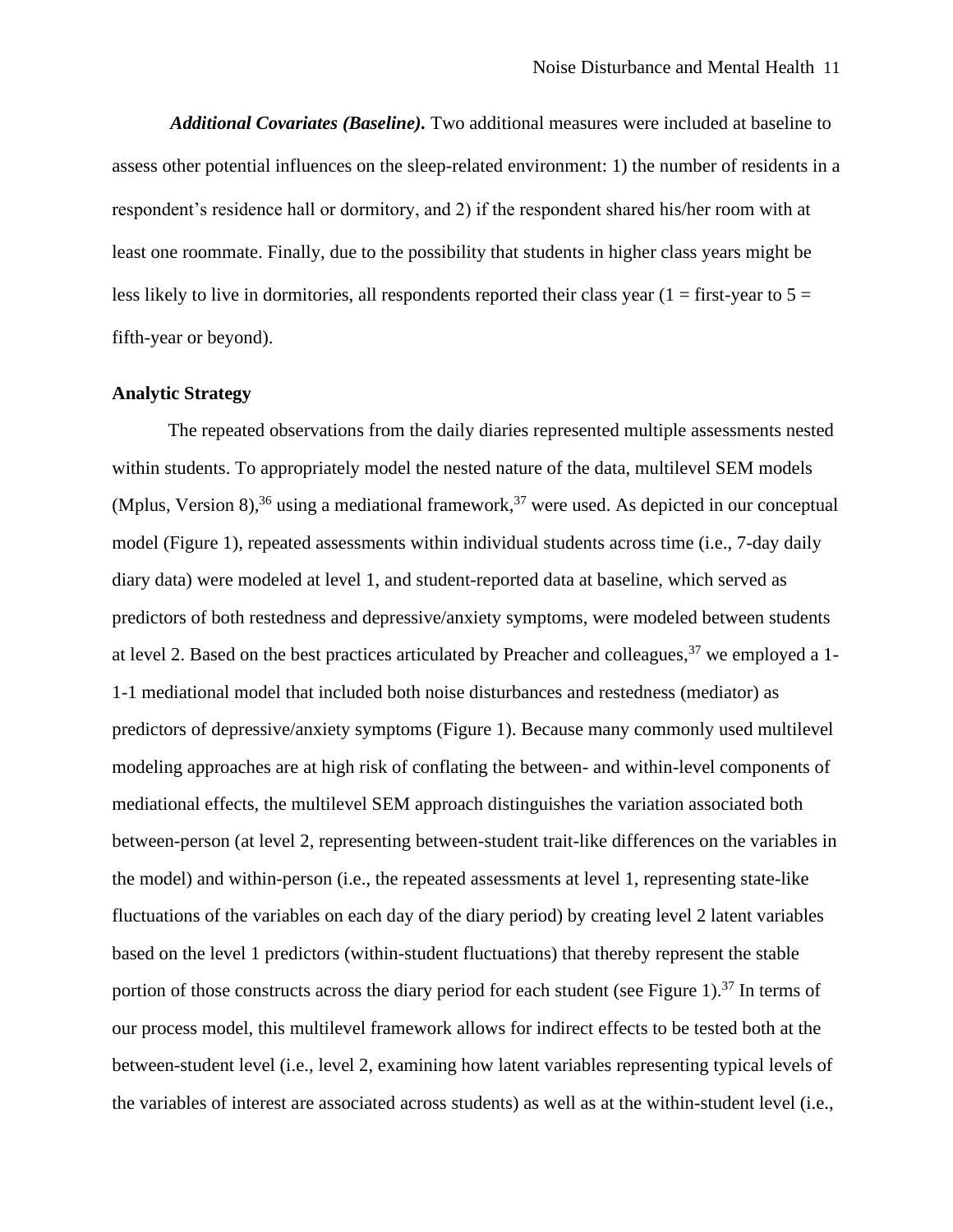level 1, examining how within-student fluctuations in the variables covary across the days of the week; see Figure 1). Using current best practices, we used asymmetric confidence intervals to test the significance of the level 1 and level 2 mediational paths.<sup>38</sup>

To control for proximal factors that could also influence students' sleep, we also included sleep hygiene, the approximate number of dormitory residents, the students' class years, and whether or not the students lived with one or more roommates as between-student predictors of their levels of restedness and depressive/anxiety symptoms. Given that multilevel modeling is tasked with parsing variance between levels (i.e., distinguishing between-person differences from within-person variation on the variables being examined), all multilevel modeling techniques are unable to provide standardized path coefficients. However, to maximize the generalizability of the current findings, we prepared the data in a way that could provide approximations of standardized path coefficients within this multilevel framework. We did this by standardizing all variables (i.e., converting all predictors, controls, and outcomes to z-scores) before entering them into the analysis (level 1 variables standardized at level 1 – across all subjects and observations – and level 2 variables standardized at level 2 – across all subjects). Thus, a level 1 effect of  $B = 0.50$  would suggest that for every one standard deviation higher on the predictor on a specific day of the study, the model would predict outcome scores .50 standard deviations higher. Model fit was assessed with the comparative fit index  $(CFI<sup>39</sup> > 0.90$  indicating good fit), the root-mean-square error of approximation (RMSEA; $^{40}$  < .08 indicating good fit) and the standardized root-mean-square residual  $(SRMR;^{41} < .10$  indicating good fit). As shown in Figure 2, the model demonstrated very good fit.

# **Results**

# **Preliminary Analyses**

Descriptive statistics for the sample and intercorrelations among the key variables are presented in Table 1. Regarding the intercorrelations (Table 1), higher levels of nighttime environmental noise (summed across the entire week) were associated with lower average levels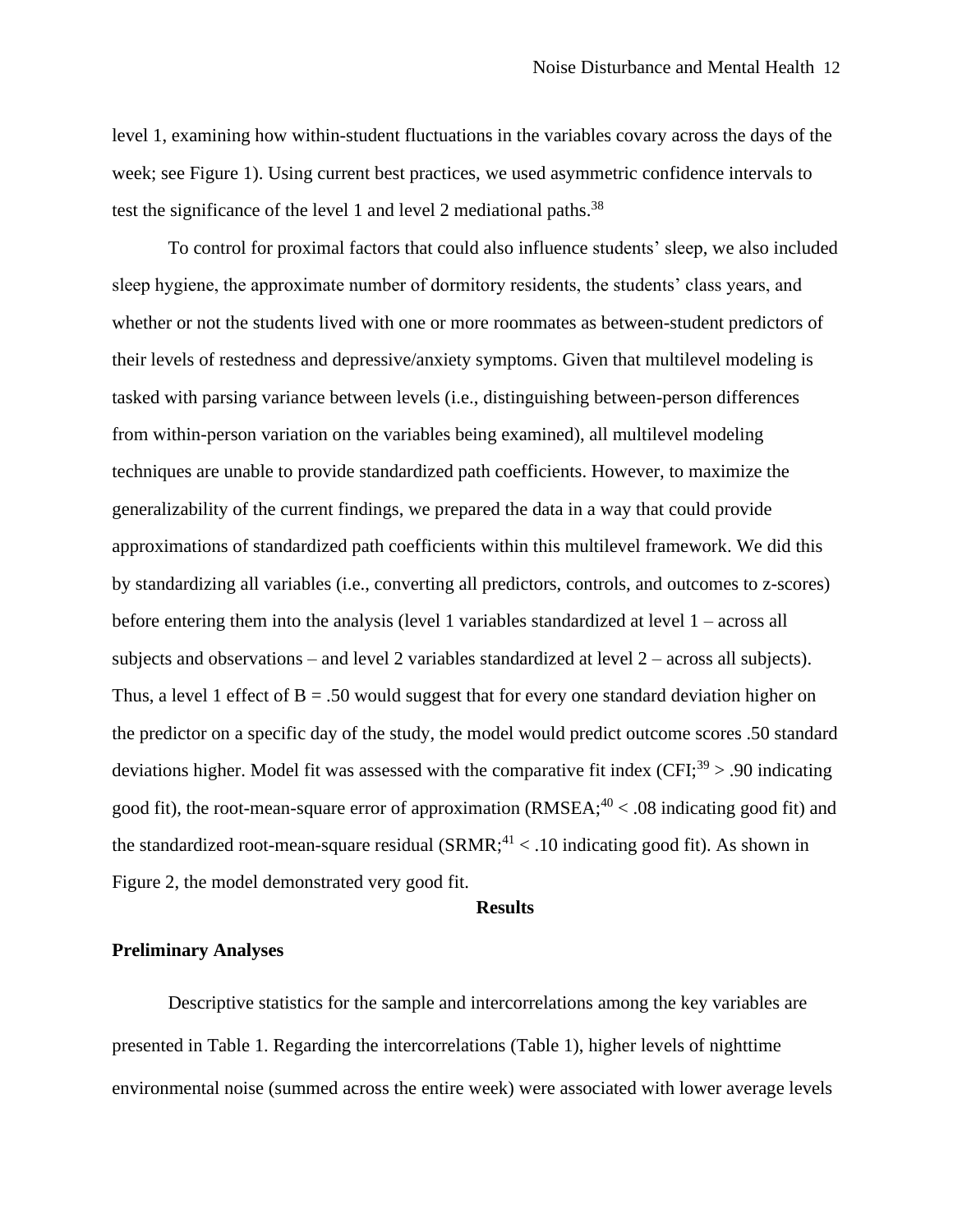of restedness and higher average levels of depressive/anxiety symptoms (both averaged across the 7 days of the daily diary). Higher levels of average restedness were associated with fewer average depressive/anxiety symptoms and better sleep hygiene. Higher levels of average depressive/anxiety symptoms were associated with worse sleep hygiene. Finally, higher class years were associated with better sleep hygiene and fewer dormitory residents; and the presence of at least one roommate was associated with worse sleep hygiene, earlier class year, and more residents living in the dormitory or residence hall.

#### **Predicting Daily Restedness**

Consistent with Hypothesis 1, the presence of nighttime noise disturbances  $(B = -0.49, SE)$ =. 13) were associated with decreases in daily levels of restedness (Table 2, Figure 2). Also shown in Table 2 at the between-person level, worse sleep hygiene at baseline predicted lower levels of restedness across the 7 days of the daily diary (*B* =.15, *SE* =. 05). After controlling for these effects at the between-person level, the presence of nighttime noise disturbances was also significantly associated with corresponding increases in restedness  $(B = -0.05, SE = 0.02)$  at the within-person level (Table 2, Figure 2).

# **Predicting Daily Levels of Depressive Symptoms**

As shown in Table 2 and Figure 2 at the between-person level, and consistent with Hypothesis 2, increases in daily restedness were associated with corresponding decreases in depressive/anxiety symptoms  $(B = -0.46, SE = 0.12)$ . Furthermore, higher baseline levels of sleep hygiene  $(B = -14, SE = 04)$  were associated with decreases in daily restedness (Table 2). After controlling for these effects at the between-person level, increases in restedness, but not nighttime noise disturbances, were significantly associated with corresponding decreases in daily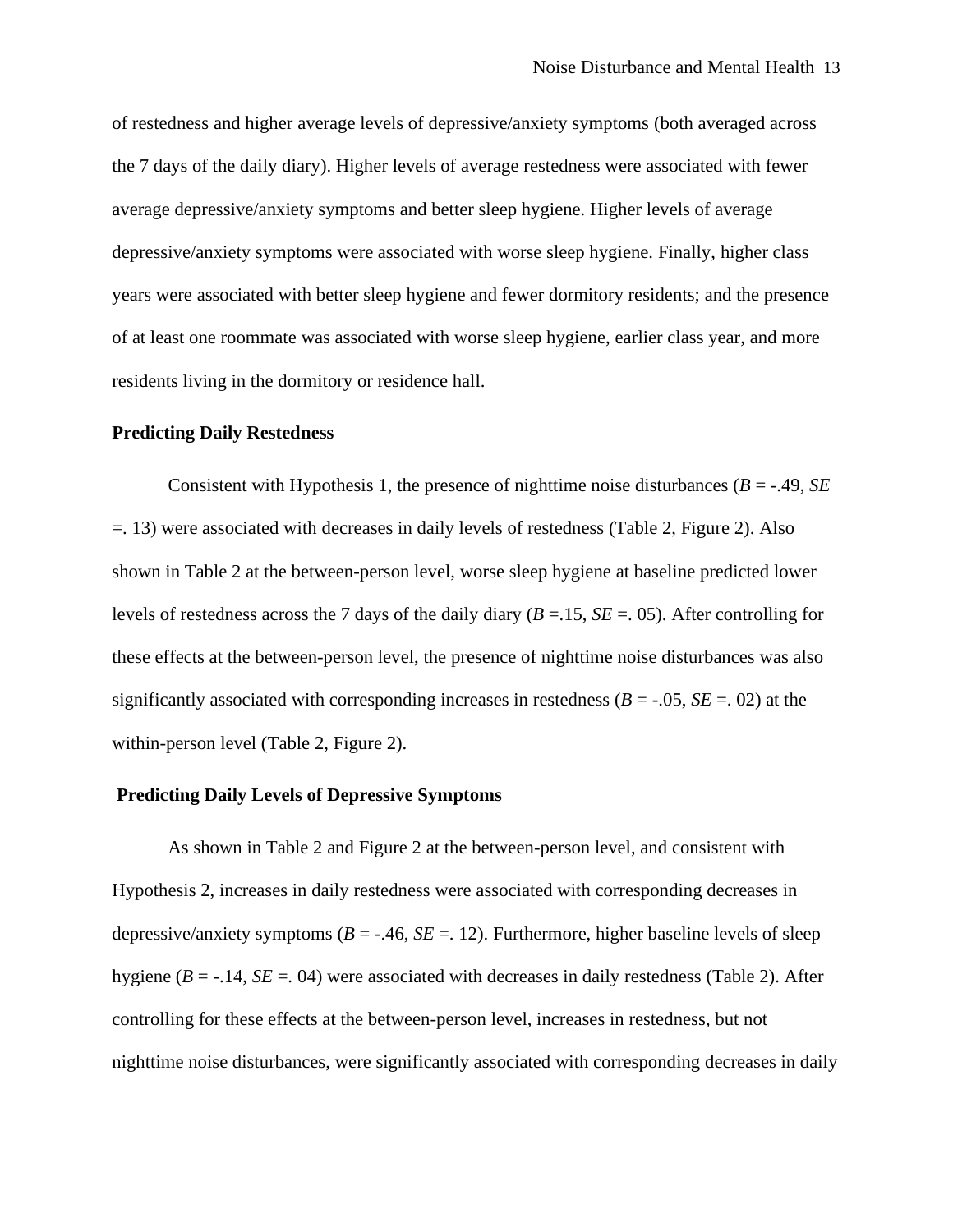depressive/anxiety symptom levels  $(B = -11, SE = 02)$  at the within-person level (Table 2, Figure 2).

# **Mediation**

Consistent with Hypothesis 3, the indirect effect of environmental noise disturbances on students' depressive/anxiety symptoms was significant: the presence of nighttime noise disturbances predicted lower levels of restedness, which, in turn, predicted higher levels of students' depressive/anxiety symptoms (Between-student Indirect Effect = .23, *SE* = .08, *p* < .05; 95% CI: .068 – .383). This result suggests that, even after controlling for baseline covariates, college students' sleep environments marked by the presence of nighttime noise disturbances predicted poorer restedness and that this lower level of restedness ultimately predicted higher levels of depressive/anxiety symptoms. However, after controlling for those indirect paths, the direct effect of noise disturbance on their depressive/anxiety symptoms was neither significant at the between-student level ( $B = -.05$ ,  $SE = .24$ ,  $ns$ ) nor at the within-student level ( $B = .01$ ,  $SE =$ .02, *ns*). The results suggest that, even after controlling for more stable between-person differences (by creating the latent variables at level 2), daily fluctuations in students' levels of restedness mediated the effects of fluctuations in each students' report of the previous night's noise disturbance predicting corresponding fluctuations in their reports of depressive/anxiety symptoms at the end of each day.

# **Discussion**

Building on the research linking poor sleep quality and psychological functioning in college students,<sup>5</sup> the current study demonstrated that the presence of nighttime noise disturbances exerted a negative influence on students' mental health via their level of restedness. By controlling for consequential individual (i.e., sleep hygiene) and environmental (i.e., presence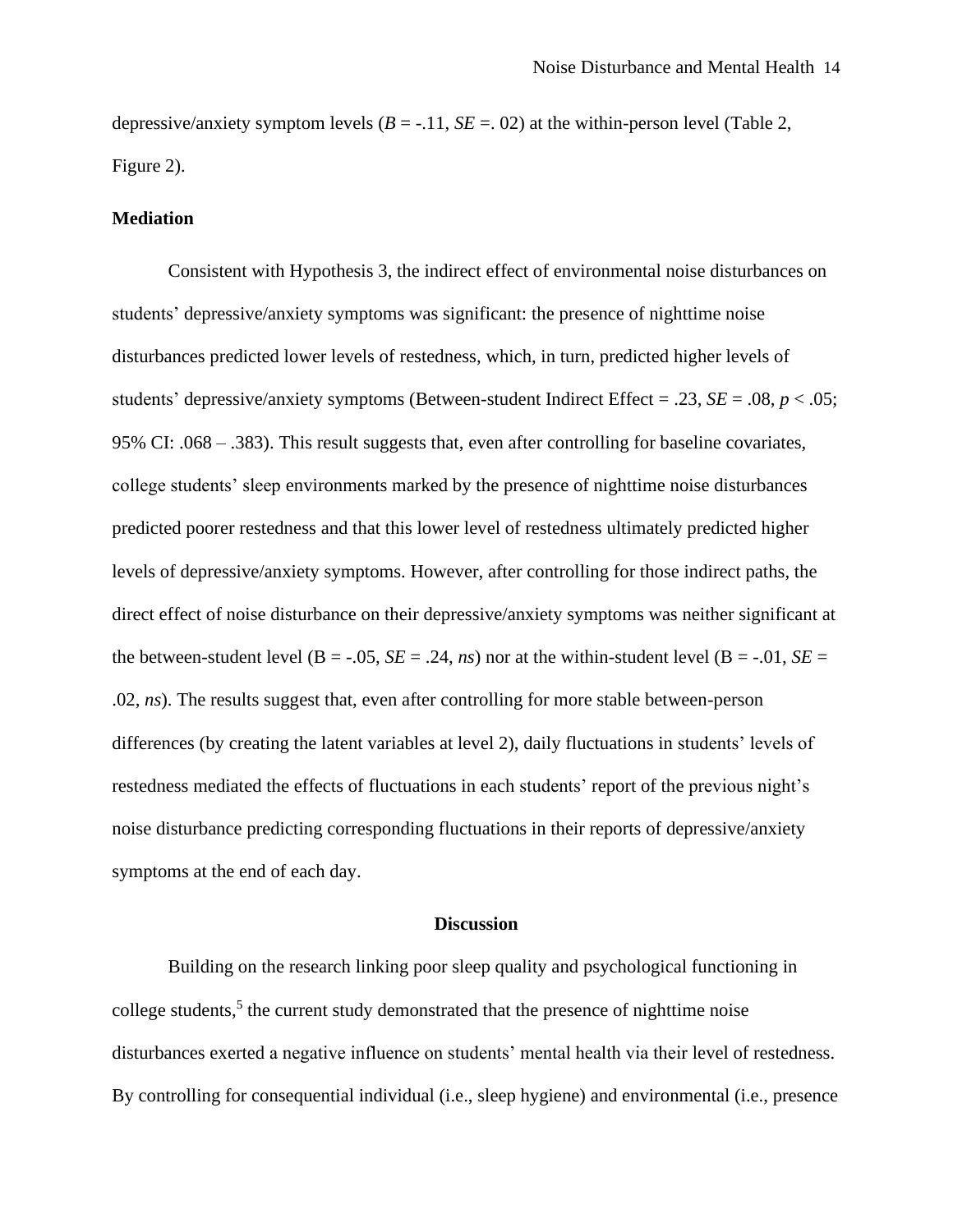of a roommate, number of dormitory residents) correlates of restedness and by employing more rigorous analytical techniques to capitalize on college students' daily patterns of sleep, the current study provides another potential avenue through which colleges/universities might address students' mental health problems. Specifically, our findings support prevention-focused initiatives to facilitate better sleep environments for college students to both improve their sleep and ultimately their mental well-being.

Although sleep hygiene can be taught to and improved in college students, <sup>42</sup> environmental noise disturbances remain largely out of an individual's control and the consequences of such environmental perturbations can adversely affect daytime functioning.<sup>8</sup> In the current study, we provide evidence based on a prospective design that demonstrated that reports of noise disturbances, which both made it harder to get to sleep and to maintain sleep, resulted in students' daily reports of poorer restedness. Importantly, our measure of restedness provided a distinct assessment of students' sleep that minimized the potential overlap associated with other measures of sleep quality, such as sleep latency (i.e., the time it takes to fall asleep) incidences of wake-after-sleep-onset. Consistent with previous research,<sup>8</sup> this finding emerged despite controlling for the significant influence of sleep hygiene, which included the tendency for students to engage in daytime napping as well as pre-bed caffeine and alcohol consumption. Furthermore, the current study's use of daily diary assessments highlights the day-to-day role that poorer restedness might play in a college students' life. Specifically, at the within-student level, decreases in restedness from the previous night's sleep predicted increases in students' depressive and anxiety symptoms measured at the end of the following day. This result is consistent with previous research that suggests that beyond the influence of sleep duration, the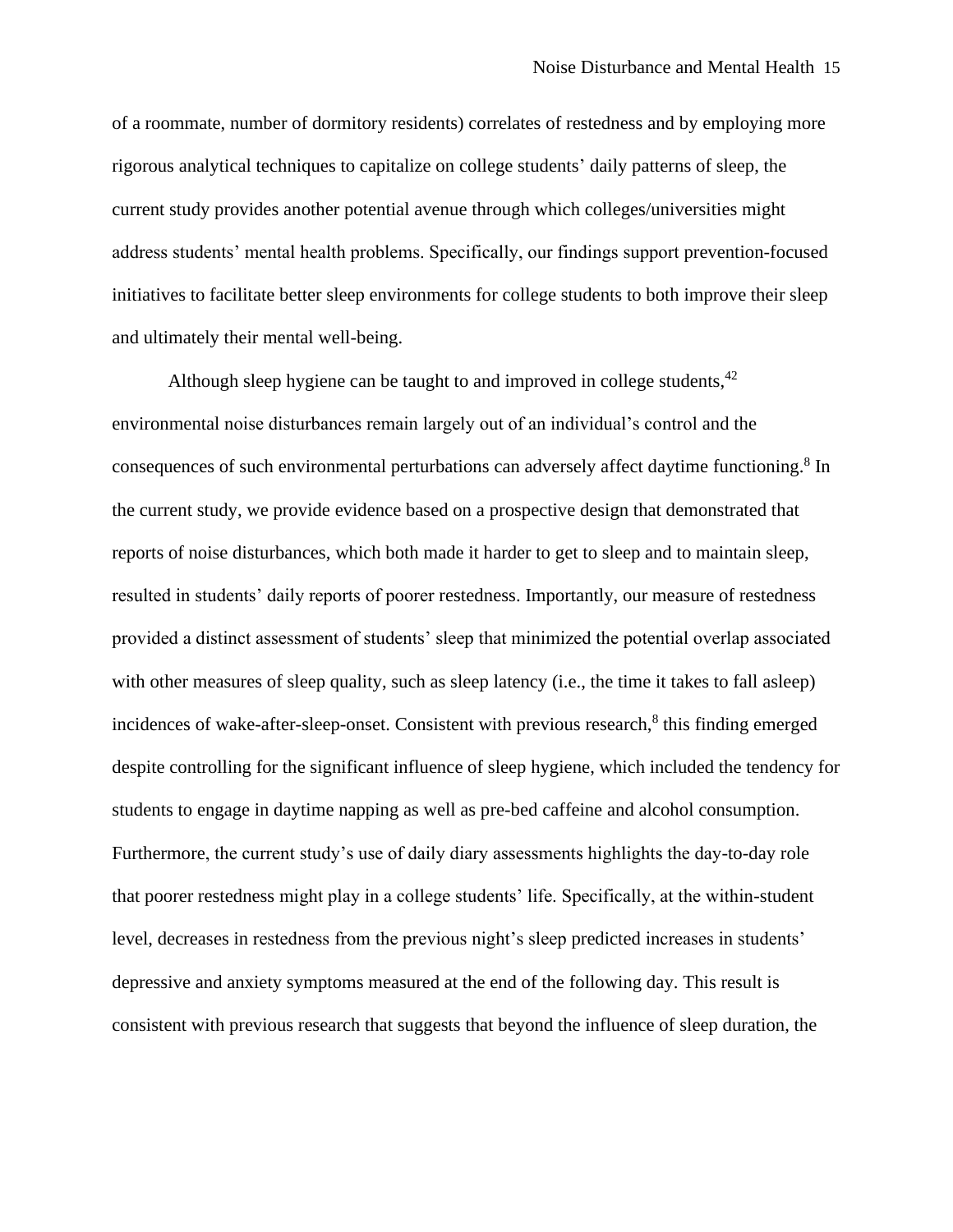level of refreshment derived from a night of sleep is as, and at times more, consequential on daytime functioning.<sup>43</sup>

Although colleges aspire to create hospitable living conditions, some residential colleges and universities have taken steps to specifically create "quiet" residence halls or specific floors within residence halls.<sup>44</sup> The term "quiet" space can take on diverse meanings, ranging from 24hour designated quiet to specific periods during the night, such as 10 p.m. to 7 a.m. In addition, whereas some schools can dedicate entire residence halls as "quiet" spaces, it is often only possible to allocate specific floors to this type of environment. Whatever the case, college students are a captive audience, often times with little choice about where they can live. Given the wide-ranging consequences of poor sleep, it is incumbent on colleges to offer spaces that can support students' sleep needs.

#### **Limitations**

Several limitations in the current study must be acknowledged. First, all measures are self-report, increasing the potential for response-bias. Future studies should augment self-report surveys with more objective methods (i.e., actigraphy) to more thoroughly test the presented model. Furthermore, we relied on students reporting instances of noise occurring at night, which has been shown to be a significant predictor of students' sleep quality.<sup>8</sup> Although these noises were loud enough to disturb the students, recordings of decibel levels would have afforded a more objective assessment of the level of noises perceived as annoying to the student. Future studies should therefore seek to augment subjective reports of noise with more objective measures, such as decibel-capturing sound meters. Second, the current study highlights the unidirectional pathway from students' restedness to psychological functioning. Although our longitudinal design supports the directionality of our findings, research suggests that the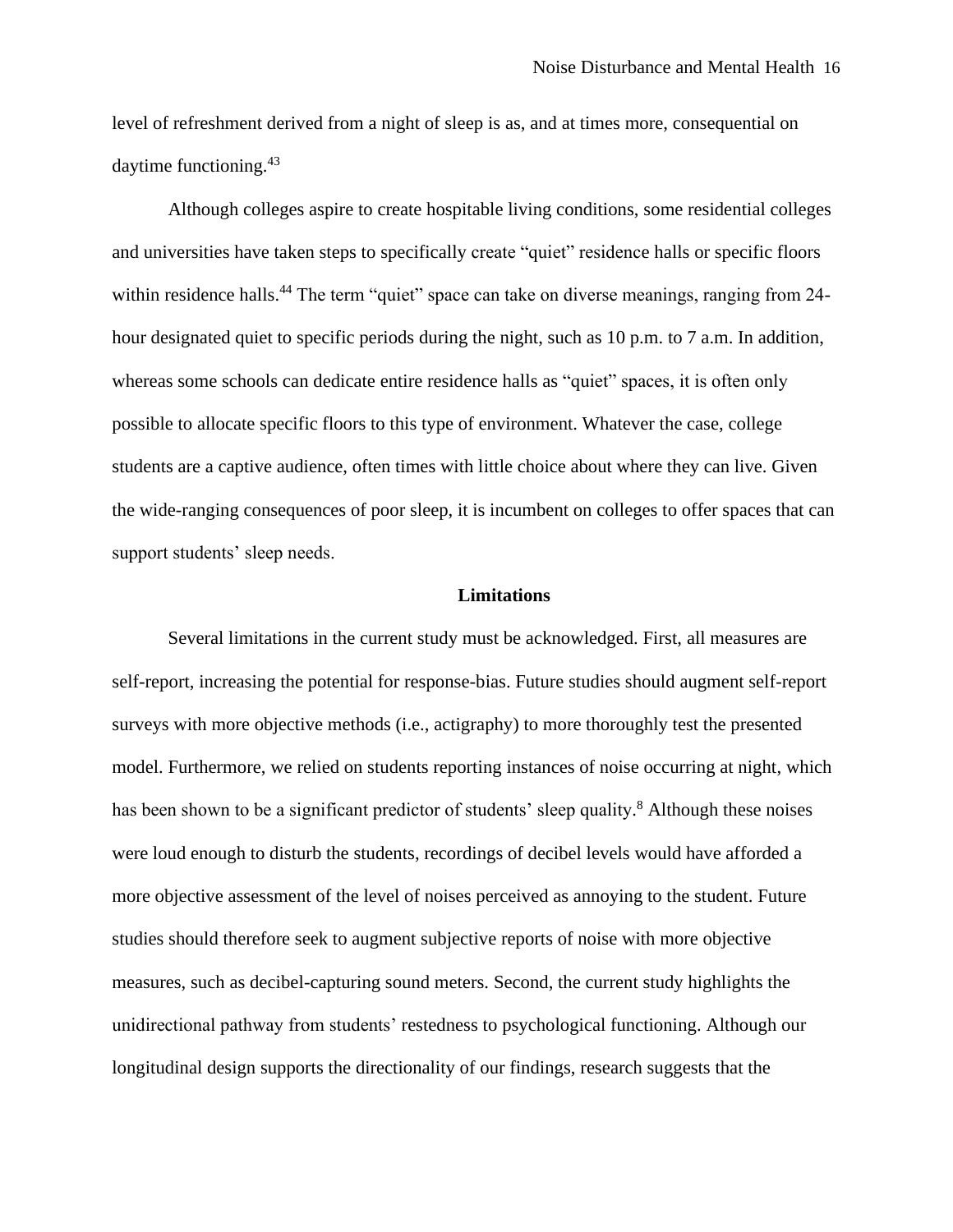associations between sleep and mood are bidirectional,  $25,26$  so it is entirely possible that the opposite direction of influence could also emerge. The same holds true for the occurrence of noise disturbance and restedness, which were reported at the same time each morning on the daily diary and effectively demonstrated a cross-sectional association. Future studies will ideally include models that can simultaneously test reciprocal and fully prospective associations amongst these constructs to clarify this issue. Third, students were not asked to report on diagnosed sleep disorders or their use of sleep aids in helping them get to sleep. Future studies would benefit from assessing the extent to which the presence of sleep disorders and the use of sleep medication might influence the other constructs in our model. Finally, the sample was predominately Caucasian, female, and from colleges primarily in Upstate New York. Accordingly, the findings may only generalize to a similar population and future studies should seek more diverse college populations.

#### **Conclusion**

The current study underscores the potential of improving college students' mental health by addressing environmental disturbances to their sleep. Although sleep hygiene-related interventions have demonstrated their effectiveness in college and adolescent populations,  $42,45$ such interventions are not widespread and may not ultimately be of use in the face of external noise. Accordingly, future research on sleep-related interventions, such as mandatory "quiet" spaces in residence halls, for college students remains an area for growth and provides important opportunities to support students' well-being and academic achievement. 3,10 In light of the current findings, it appears that it is time for colleges to more consistently assess the environments they provide for college students to live in, as the integrity of these spaces appears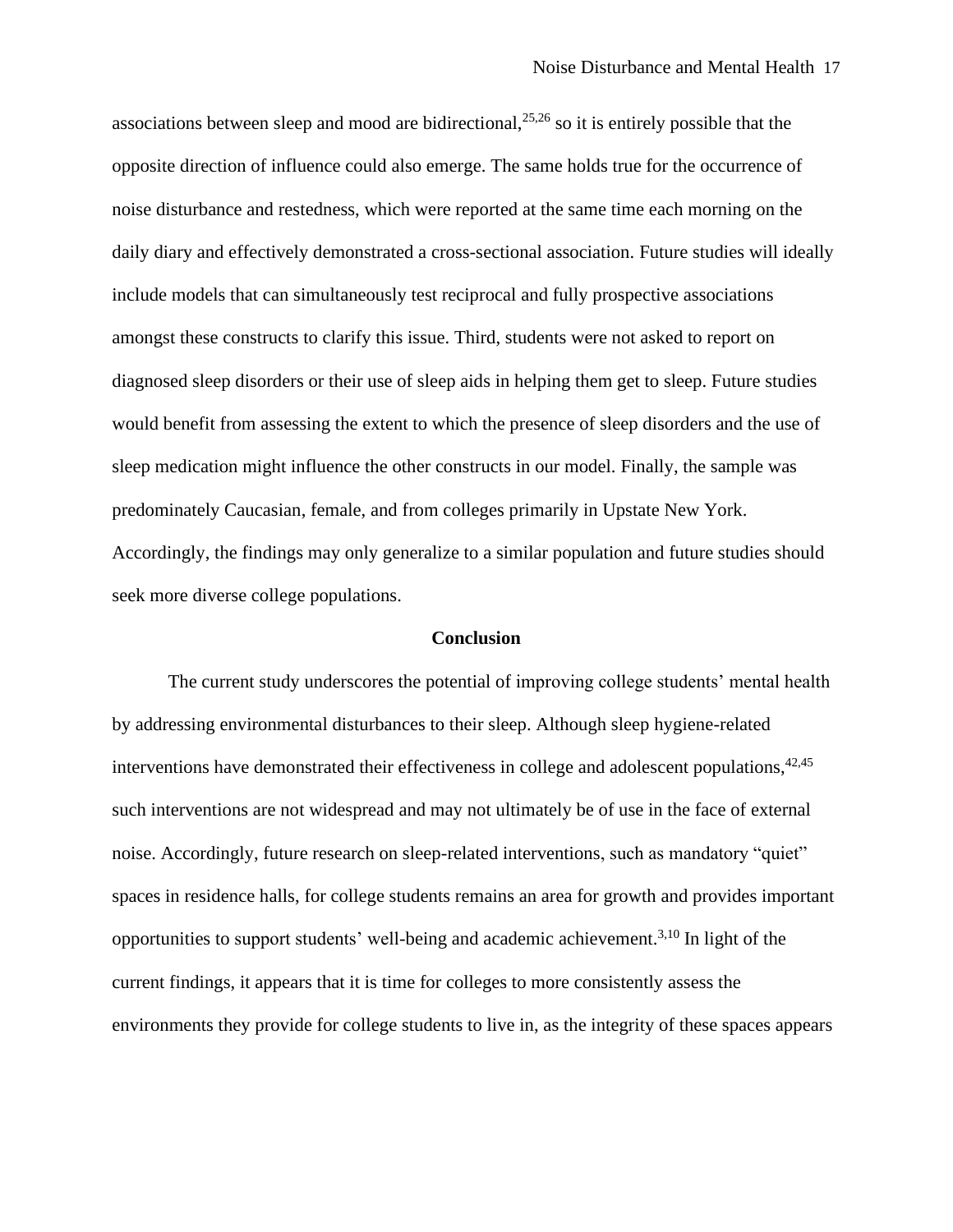to be as influential on students as other high-profile aspects of college life, such as heavy drinking and other risky behaviors.<sup>2</sup>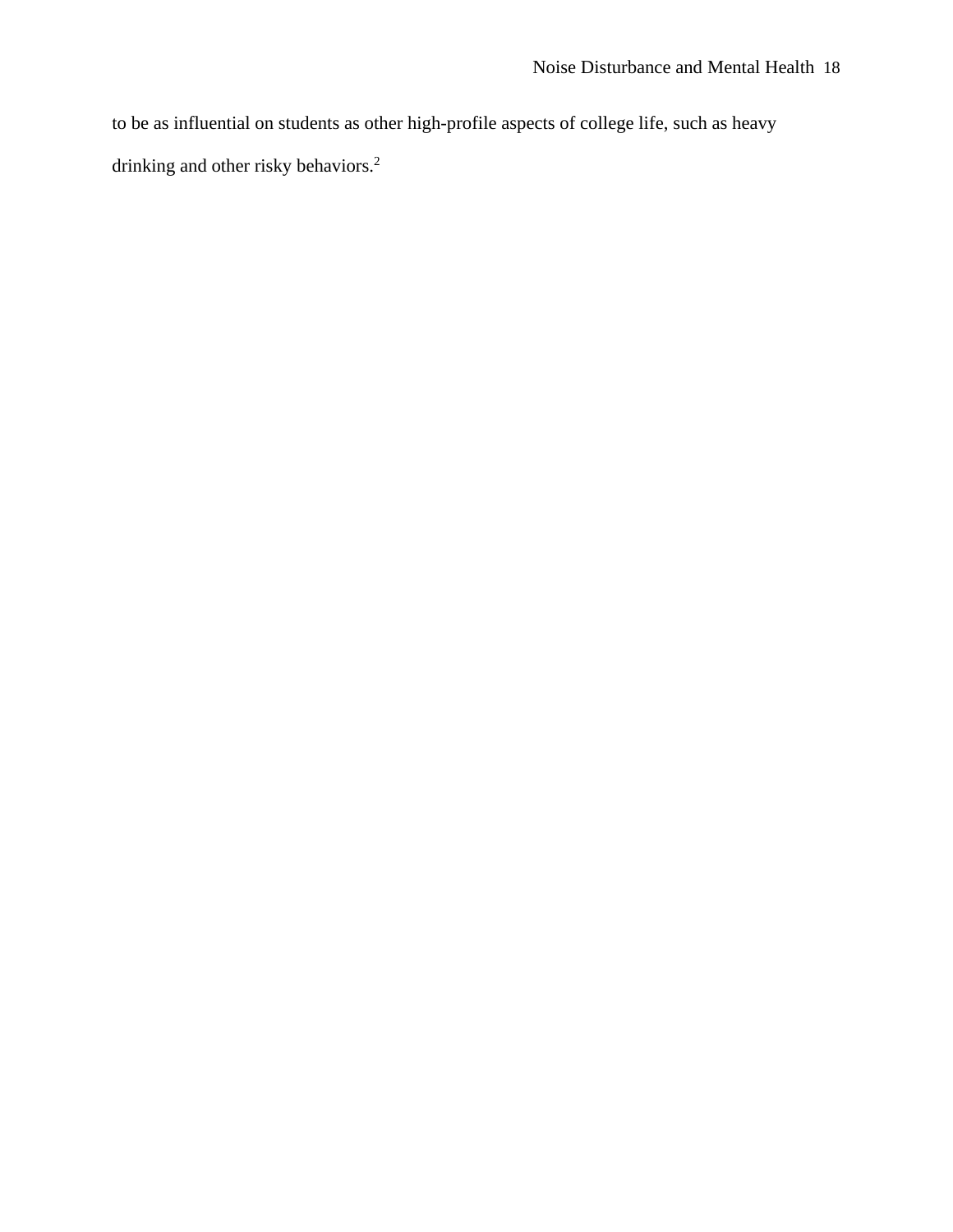Declaration of interest: None.

Data availability: Data from the current study are available from the corresponding upon request.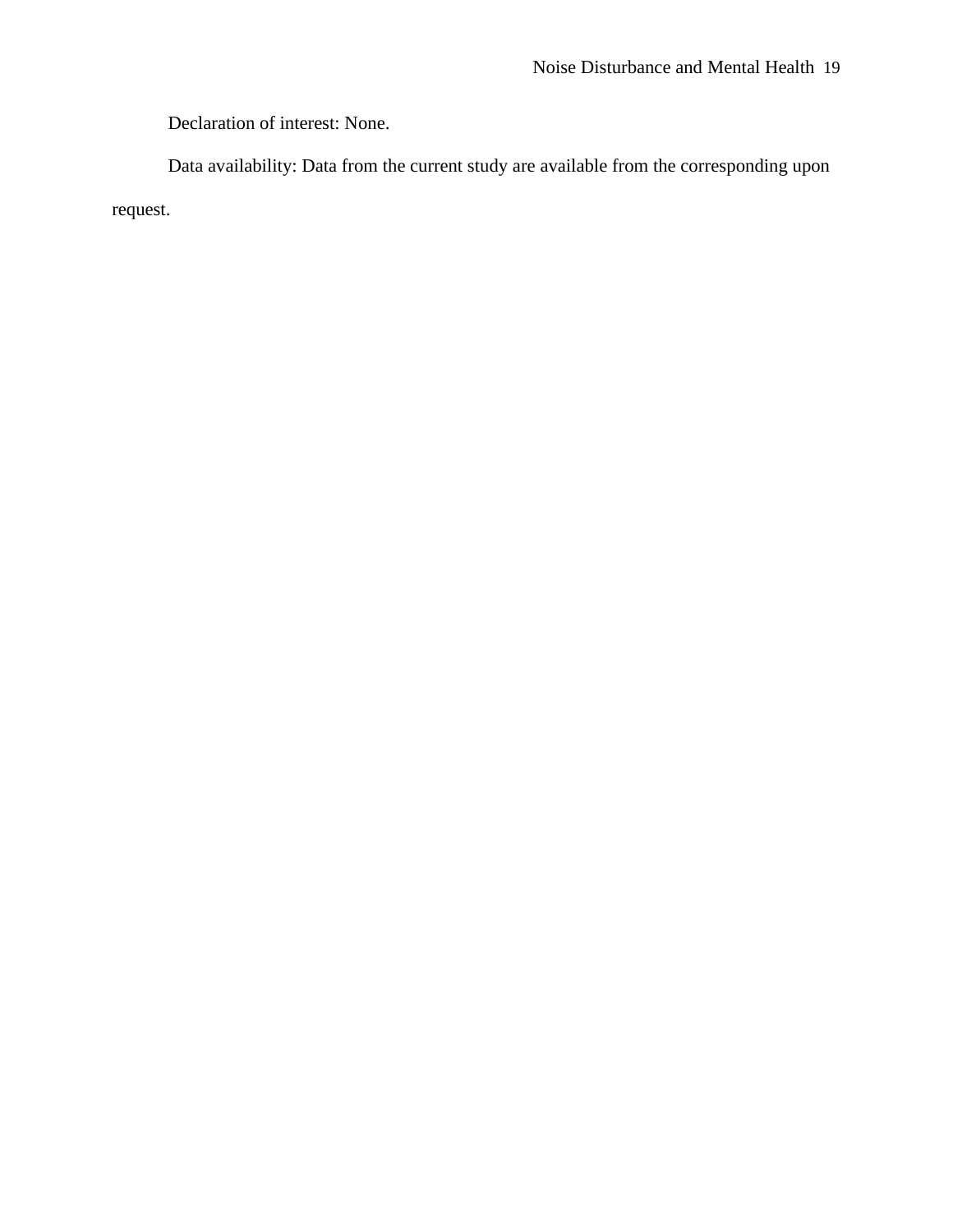## References

- 1. Center for Collegiate Mental Health. *2018 Annual Report (Publication No. STA 19-180)*.; 2019. https://ccmh.psu.edu/files/2018/02/2017\_CCMH\_Report-1r4m88x.pdf.
- 2. Rao U. Links between depression and substance abuse in adolescents. Neurobiological mechanisms. *Am J Prev Med*. 2006;31(6 SUPPL. 1):161-174. doi:10.1016/j.amepre.2006.07.002
- 3. Gaultney F J. The prevalence of sleep disorders in college students: Impact on academic performance. *J Am Coll Heal*. 2010;59(2):91-97. doi:10.1080/07448481.2010.483708
- 4. Garlow SJ, Rosenberg J, Moore JD, et al. Depression, desperation, and suicidal ideation in college students: Results from the American Foundation for Suicide Prevention College Screening Project at Emory University. *Depress Anxiety*. 2008;25(6):482-488. doi:10.1002/da.20321
- 5. Nyer M, Farabaugh A, Fehling K, et al. Relationship between sleep disturbance and depression, anxiety, and functioning in college students. *Depress Anxiety*. 2013;30(9):873- 880. doi:10.1002/da.22064
- 6. Horgan A, Kelly P, Goodwin J, Behan L. Depressive symptoms and suicidal ideation among Irish undergraduate college students. *Issues Ment Health Nurs*. 2018;39(7):575- 584. doi:10.1080/01612840.2017.1422199
- 7. Becker SP, Jarrett MA, Luebbe AM, Garner AA, Burns GL, Kofler MJ. Sleep in a large, multi-university sample of college students: sleep problem prevalence, sex differences, and mental health correlates. *Sleep Heal*. 2018;4(2):174-181. doi:10.1016/j.sleh.2018.01.001
- 8. Peltz JS, Rogge RD. The indirect effects of sleep hygiene and environmental factors on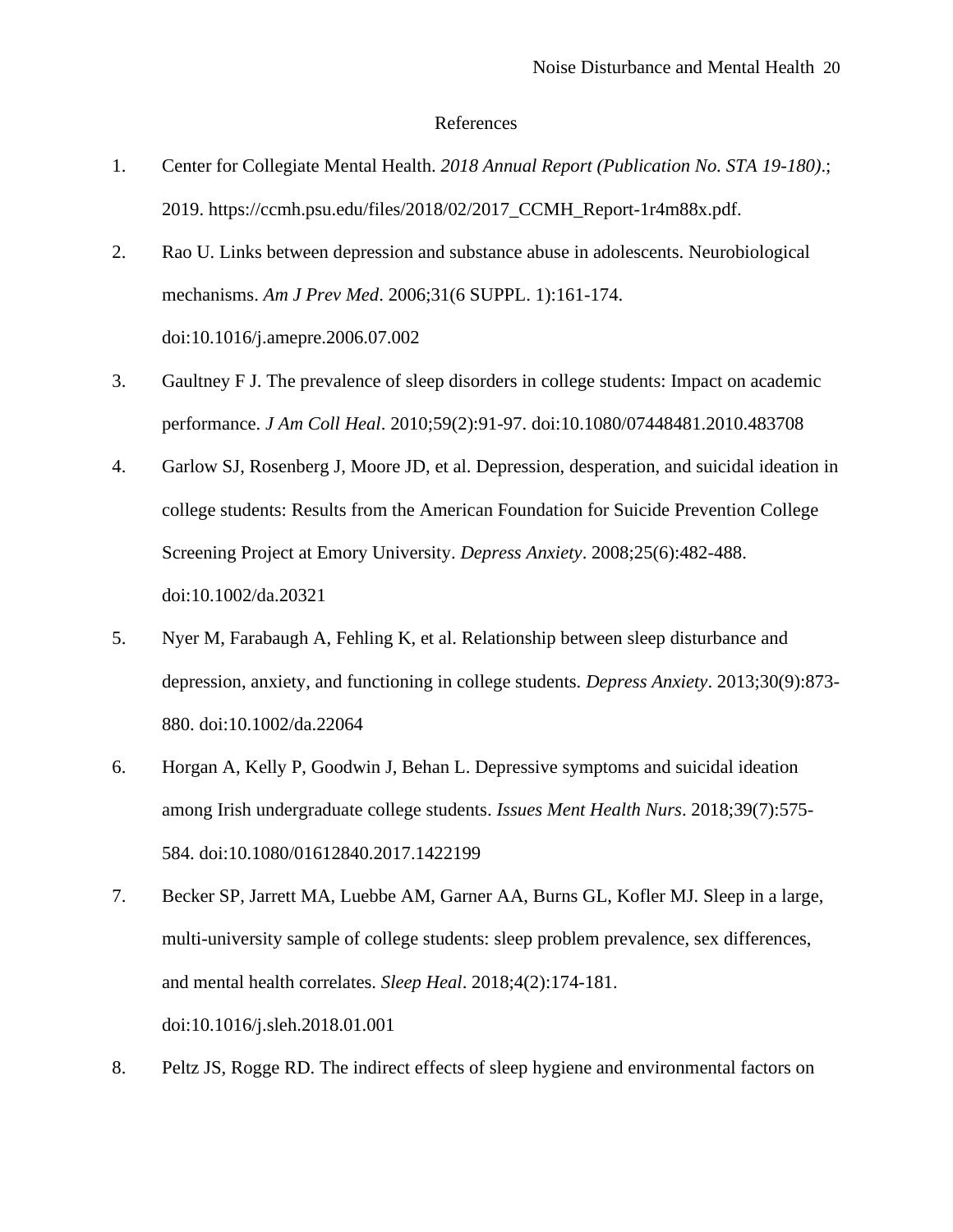depressive symptoms in college students. *Sleep Heal*. 2016;2(2):159-166.

doi:10.1016/j.sleh.2016.01.007

- 9. Bos T. The efficacy of CBT-I on insomnia and depressive symptoms in comorbid adult patients: A systematic review and meta-analysis. *Sleep*. 2018;41(July):A166.
- 10. Evandt J, Oftedal B, Krog NH, Nafstad P, Schwarze PE, Aasvang GM. A populationbased study on nighttime road traffic noise and insomnia. *Sleep*. 2017;40(2). doi:10.1093/sleep/zsw055
- 11. LeBourgeois MK, Giannotti F, Cortesi F, Wolfson AR, Harsh J. The relationship between reported sleep quality and sleep hygiene in Italian and American adolescents. *Pediatrics*. 2005;115(1 Suppl):257-265. doi:10.1542/peds.2004-0815H
- 12. Orban E, McDonald K, Sutcliffe R, et al. Residential road traffic noise and high depressive symptoms after five years of follow-up: Results from the heinz nixdorf recall study. *Environ Health Perspect*. 2016;124(5):578-585. doi:10.1289/ehp.1409400
- 13. Evans GW, Bullinger M, Hygge S. Chronic noise exposure and physiological response: A prospective study of children living under environmental stress. *Psychol Sci*. 1998;9(1):75-77. doi:10.1111/1467-9280.00014
- 14. Yoon JH, Won JU, Lee W, Jung PK, Roh J. Occupational noise annoyance linked to depressive symptoms and suicidal ideation: A result from nationwide survey of Korea. *PLoS One*. 2014;9(8). doi:10.1371/journal.pone.0105321
- 15. Seidler A, Hegewald J, Seidler AL, et al. Association between aircraft, road and railway traffic noise and depression in a large case-control study based on secondary data. *Environ Res*. 2017;152(March 2018):263-271. doi:10.1016/j.envres.2016.10.017
- 16. Janssen S, Basner M, Griefahn B, Miedema H, Kim R. Environmental noise and sleep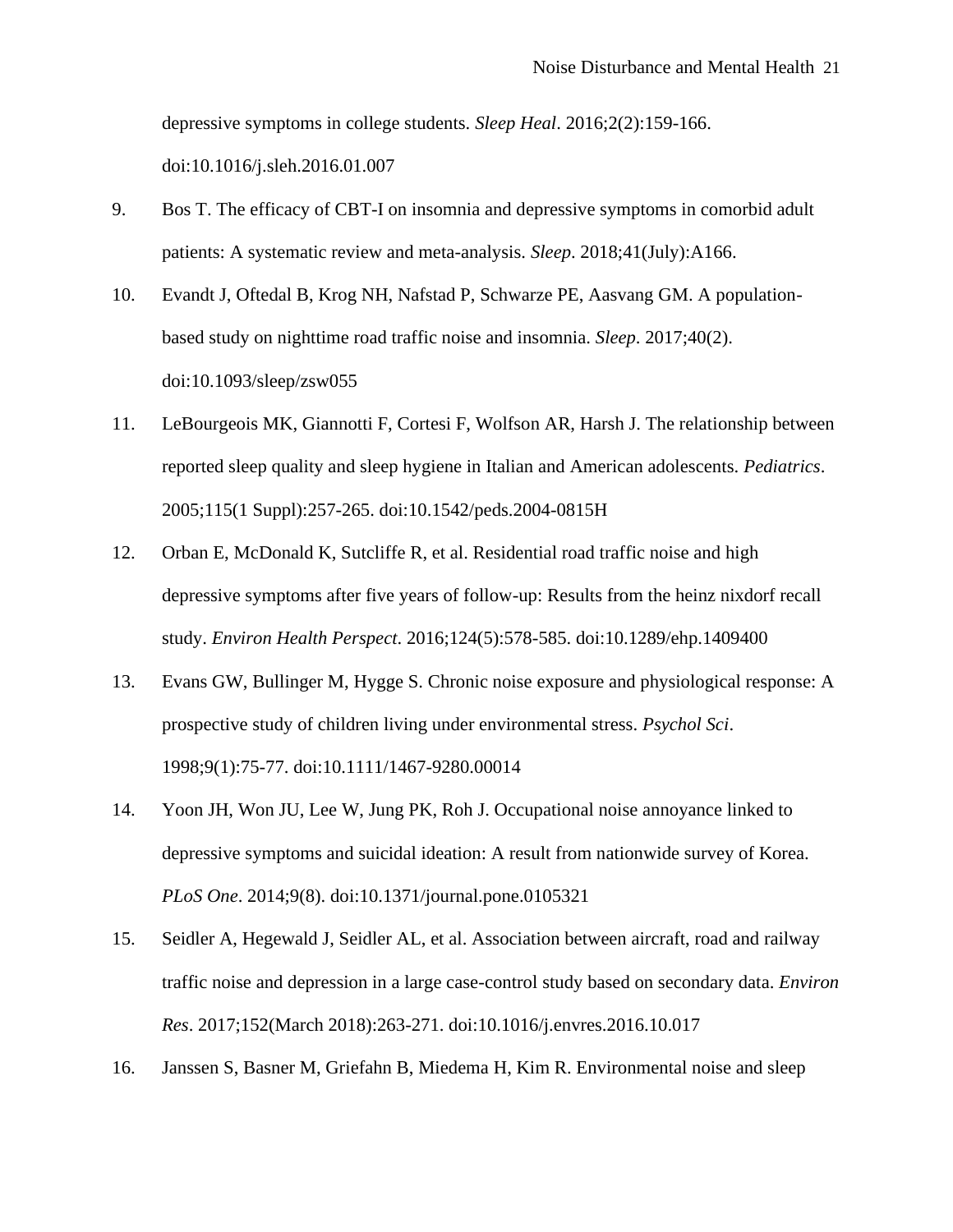disturbance. *World Heal Organ Burd Dis from Environ noise*. 2011:55-70.

- 17. Van Kamp I, Davies H. Noise and health in vulnerable groups: A review. *Noise Heal*. 2013;15(64):153-159. doi:10.4103/1463-1741.112361
- 18. Onchang R, Hawker DW. Community noise exposure and annoyance, activity interference, and academic achievement among university students. *Noise Health*. 2018;20:69-76. doi:10.4103/nah.NAH
- 19. Fields J, De Jong R, Gjestland T, et al. Standardized general-purpose noise reaction questions for community noise surveys: Research and a recommendation. *J Sound Vib*. 2001;242(4):641-679. doi:10.1006/jsvi.2000.3384
- 20. Sexton-Radek K, Hartley A. College residential sleep environment. *Psychol Rep*. 2014;113(3):903-907. doi:10.2466/06.10.pr0.113x27z2
- 21. Basner M, McGuire S. WHO environmental noise guidelines for the european region: A systematic review on environmental noise and effects on sleep. *Int J Environ Res Public Health*. 2018;15(3). doi:10.3390/ijerph15030519
- 22. Martin-Storey A, Prickett KC, Crosnoe R. Disparities in sleep duration and restedness among same- and different-sex couples: Findings from the American Time Use Survey. *Sleep*. 2018;41(8):1-11. doi:10.1093/sleep/zsy090
- 23. Buysse DJ. Sleep health: Can we define it? Does it matter? *Sleep*. 2014;37(1):9-17. doi:10.5665/sleep.3298
- 24. Brooks P, Girgenti A, Mills M. Sleep patterns and symptoms of depression. *Coll Stud J*. 2009;43(2):464-473.
- 25. Tavernier R, Willoughby T. Bidirectional associations between sleep (quality and duration) and psychosocial functioning across the university years. *Dev Psychol*.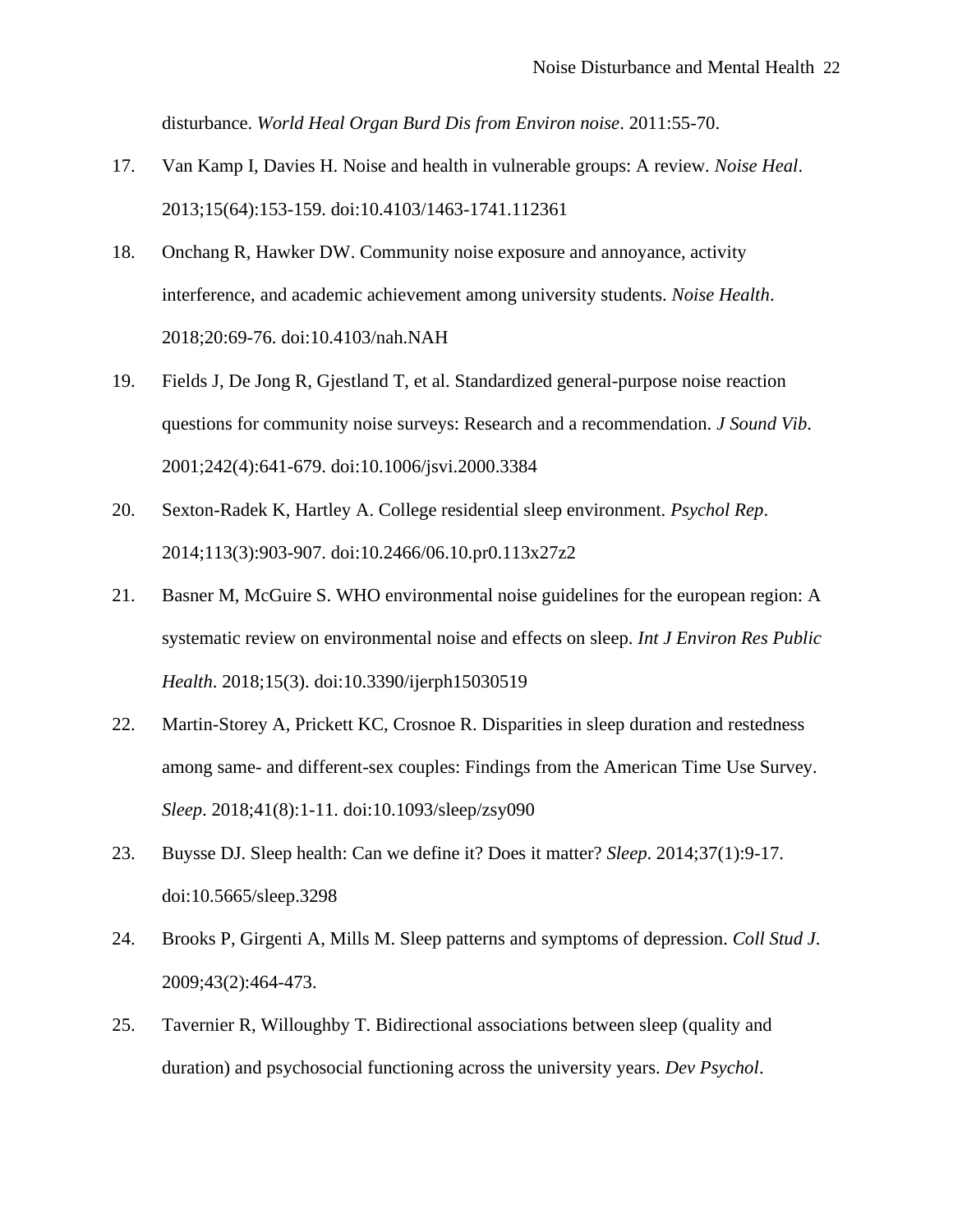2014;50(3):674-682. doi:10.1037/a0034258

- 26. Alvaro PK, Roberts RM, Harris JK. A systematic review assessing bidirectionality between sleep disturbances, anxiety, and depression. *Sleep*. 2013;36(7):1059-1068. doi:10.5665/sleep.2810
- 27. Tavernier R, Willoughby T. A longitudinal examination of the bidirectional association between sleep problems and social ties at university: The mediating role of emotion regulation. *J Youth Adolesc*. 2014;44(2):317-330. doi:10.1007/s10964-014-0107-x
- 28. Collins LM, Graham JW. The effect of the timing and spacing of observations in longitudinal studies of tobacco and other drug use: temporal design considerations. *Drug Alcohol Depend*. 2002;68(Suppl1):85-96. doi:10.1016/S0376-8716(02)00217-X
- 29. Fuligni AJ, Hardway C. Daily variation in adolescents' sleep, activities, and psychological well-being. *J Res Adolesc*. 2006;16(3):353-378. doi:10.1111/j.1532-7795.2006.00498.x
- 30. Singer JD, Willett JB. *Applied Longitudinal Data Analysis: Modeling Change and Event Occurrence*. Oxford University Press.; 2003.
- 31. Schlomer GL, Bauman S, Card N a. Best practices for missing data management in counseling psychology. *J Couns Psychol*. 2010;57(1):1-10. doi:10.1037/a0018082
- 32. Ohayon M, Wickwire EM, Hirshkowitz M, et al. National Sleep Foundation's sleep quality recommendations: first report. *Sleep Heal*. 2017;3(1):6-19. doi:10.1016/j.sleh.2016.11.006
- 33. Löwe B, Wahl I, Rose M, et al. A 4-item measure of depression and anxiety: Validation and standardization of the Patient Health Questionnaire-4 (PHQ-4) in the general population. *J Affect Disord*. 2010;122(1-2):86-95. doi:10.1016/j.jad.2009.06.019
- 34. Kroenke K, Spitzer RL, Williams JBW, Löwe B. An ultra-brief screening scale for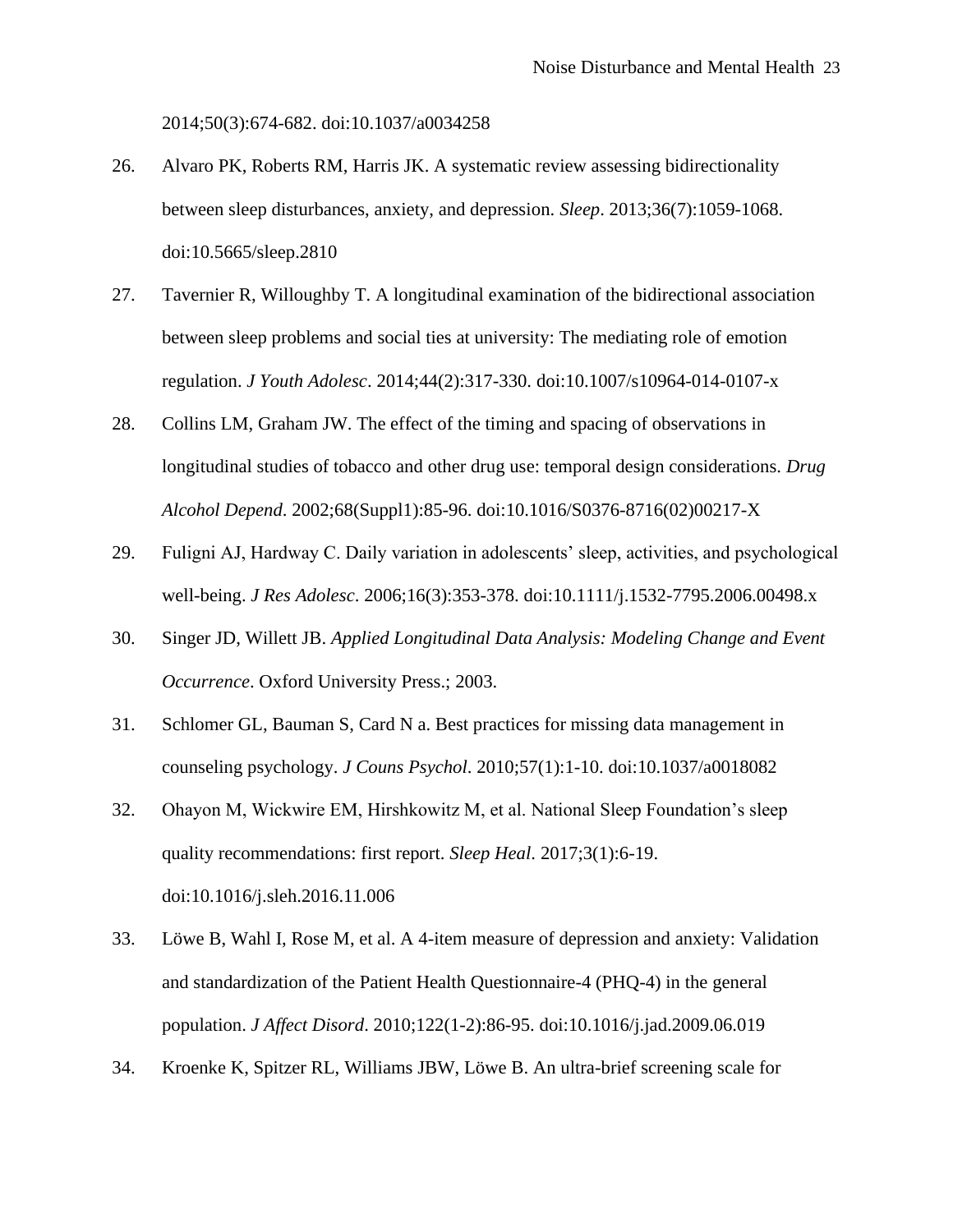anxiety and depression: The PHQ–4. *Psychosomatics*. 2009;50(6):613-621. doi:10.1016/s0033-3182(09)70864-3

- 35. Richardson LP, Mccauley E, Grossman DC, et al. Evaluation of the Patient Health Questionnaire (PHQ-9) for detecting major depression among adolescents. *Pediatrics*. 2010;126(6):1117-1123. doi:10.1542/peds.2010-0852.Evaluation
- 36. Muthén LK, Muthén BO. Mplus User's Guide. 2017.
- 37. Preacher KJ, Zyphur MJ, Zhang Z. A general multilevel SEM framework for assessing multilevel mediation. *Psychol Methods*. 2010;15(3):209-233. doi:10.1037/a0020141
- 38. MacKinnon DP, Fairchild AJ, Fritz MS. Mediation analysis. *Annu Rev Psychol*. 2007;58:593-614. doi:10.1146/annurev.psych.58.110405.085542
- 39. Bentler PM. Comparative fit indexes in structural models. *Psychol Bull*. 1990;107(2):238- 246.
- 40. Kline RB. *Principles and Practice of Structural Equation Modeling*. 3rd ed. New York, NY: The Guilford Press; 2011.
- 41. Hu L, Bentler PM. Cutoff criteria for fit indexes in covariance structure analysis: Conventional criteria versus new alternatives. *Struct Equ Model a Multidiscip journal*. 1999;6(1):1-55.
- 42. Brown FC, Buboltz WC, Soper B. Development and evaluation of the Sleep Treatment and Education Program for Students (STEPS). *J Am Coll Heal*. 2006;54(4):231-237. doi:10.3200/JACH.54.4.231-237
- 43. Dewald JF, Meijer AM, Oort FJ, Kerkhof GA, Bögels SM. The influence of sleep quality, sleep duration and sleepiness on school performance in children and adolescents: A metaanalytic review. *Sleep Med Rev*. 2010;14(3):179-189. doi:10.1016/j.smrv.2009.10.004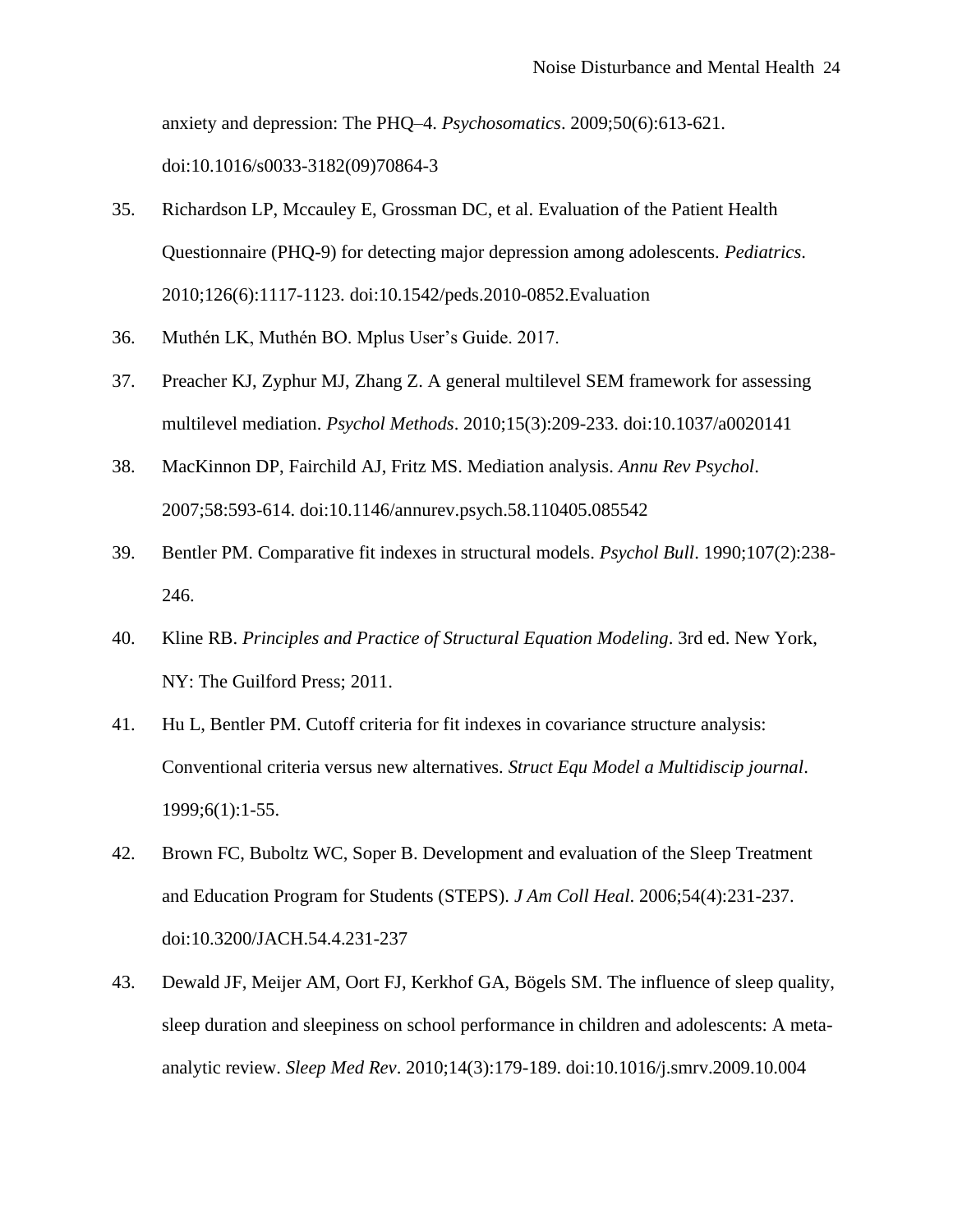- 44. Tilsley A. Some like it quiet. *Insid High Ed*. 2012. https://www.insidehighered.com/news/2012/11/06/students-who-prefer-books-partiescolleges-offer-quiet-housing-maintain-academic#.XO1773jsg50.link.
- 45. Lin C-Y, Strong C, Webb TL, Scott AJ, Pakpour AH, Broström A. A cluster randomized controlled trial of a theory-based sleep hygiene intervention for adolescents. *Sleep*. 2018;41(11):1-11. doi:10.1093/sleep/zsy170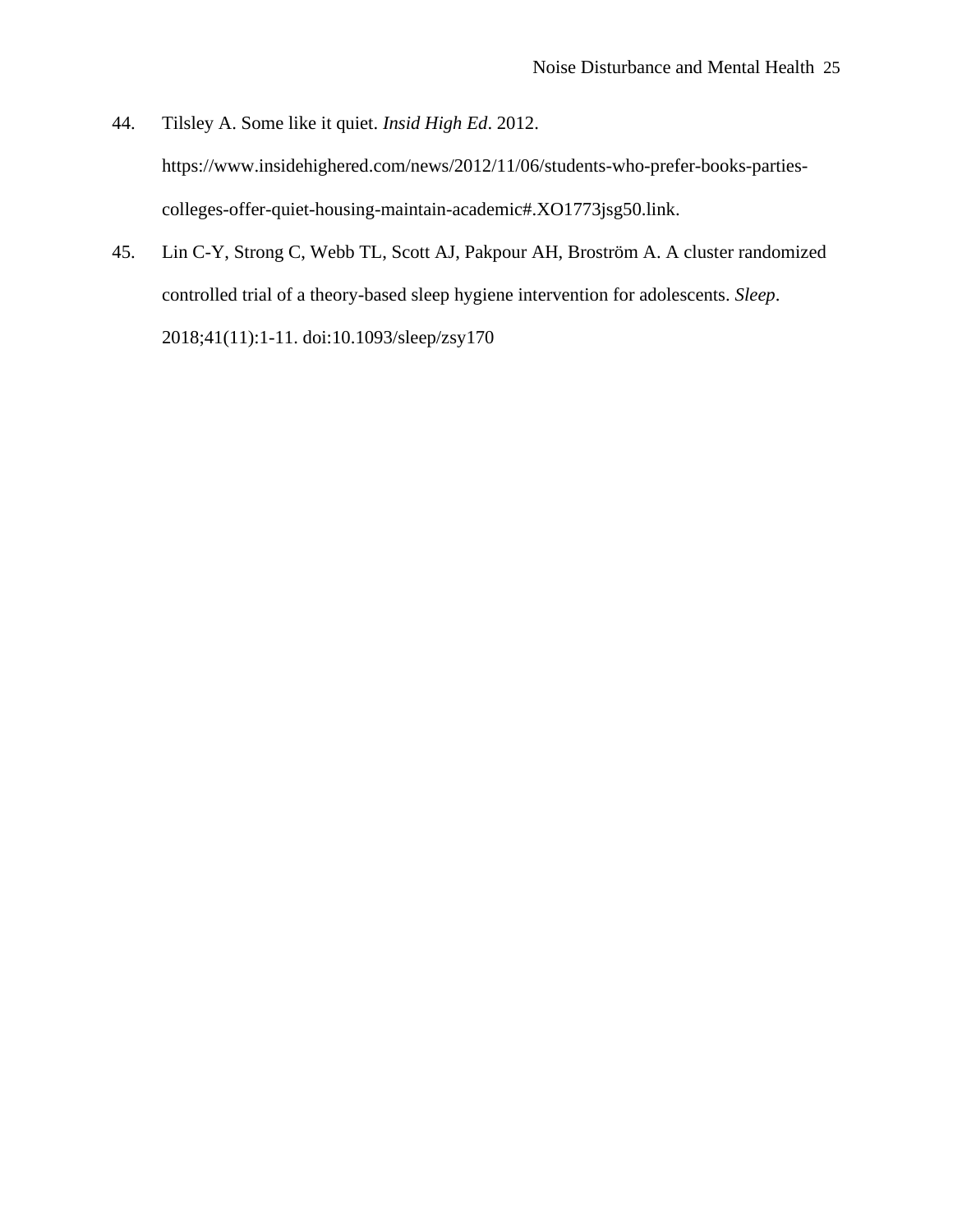Table 1. Psychometrics and Correlations Amongst Variables ( $N = 283$ ).

| Measures                                                             |                               |      |           |                          |                          |                          |                          |                          |        |  |
|----------------------------------------------------------------------|-------------------------------|------|-----------|--------------------------|--------------------------|--------------------------|--------------------------|--------------------------|--------|--|
| Primary Variables (Mediation Model)                                  | Range                         | M    | <b>SD</b> |                          |                          | 3                        | 4                        | 5                        | 6      |  |
| 1. Nighttime Environmental Noise (Occurrences per Week) <sup>a</sup> | $0 - 9$                       | 1.4  | 1.7       | $\overline{\phantom{a}}$ |                          |                          |                          |                          |        |  |
| 2. Average Restedness                                                | $1 - 10$                      | 5.3  | 1.5       | $-.24$                   | $\overline{\phantom{a}}$ |                          |                          |                          |        |  |
| 3. Average Depressive/Anxiety Symptoms                               | $0 - 5$                       | 0.7  | 0.9       | .13                      | $-.32$                   | $\overline{\phantom{a}}$ |                          |                          |        |  |
| Control Variables (Baseline)                                         |                               |      |           |                          |                          |                          |                          |                          |        |  |
| 4. Sleep Hygiene                                                     | $1.9 - 5.0$                   | 3.2  | 0.5       | $-.05$                   | .21                      | $-.26$                   | $\overline{\phantom{a}}$ |                          |        |  |
| 5. # of Dormitory Residents                                          | $0 - 150$                     | 57.7 | 58.4      | .04                      | $-.01$                   | .11                      | $-.06$                   | $\overline{\phantom{a}}$ |        |  |
| 6. College Year                                                      | $1 - 5$                       | 2.2  | 1.1       | $-.08$                   | .04                      | $-.11$                   | .26                      | $-.33$                   |        |  |
| 7. Roommate(s) (No = 0; Yes = 1)                                     | $54\%$ lived with roommate(s) |      |           | .02                      | $-.07$                   | $-0.06$                  | $-.17$                   | .19                      | $-.56$ |  |

Note. All **bolded** correlation are significant at *p* < .05.

<sup>a</sup> There were 299 noise occurrences reported out of a total of 1981 nights of the 7-day diary. Although this predictor is coded dichotomously in our model (0 vs. 1), we chose to provide the sum total of occurrences during the week to provide a clearer picture of the overall sleep environment.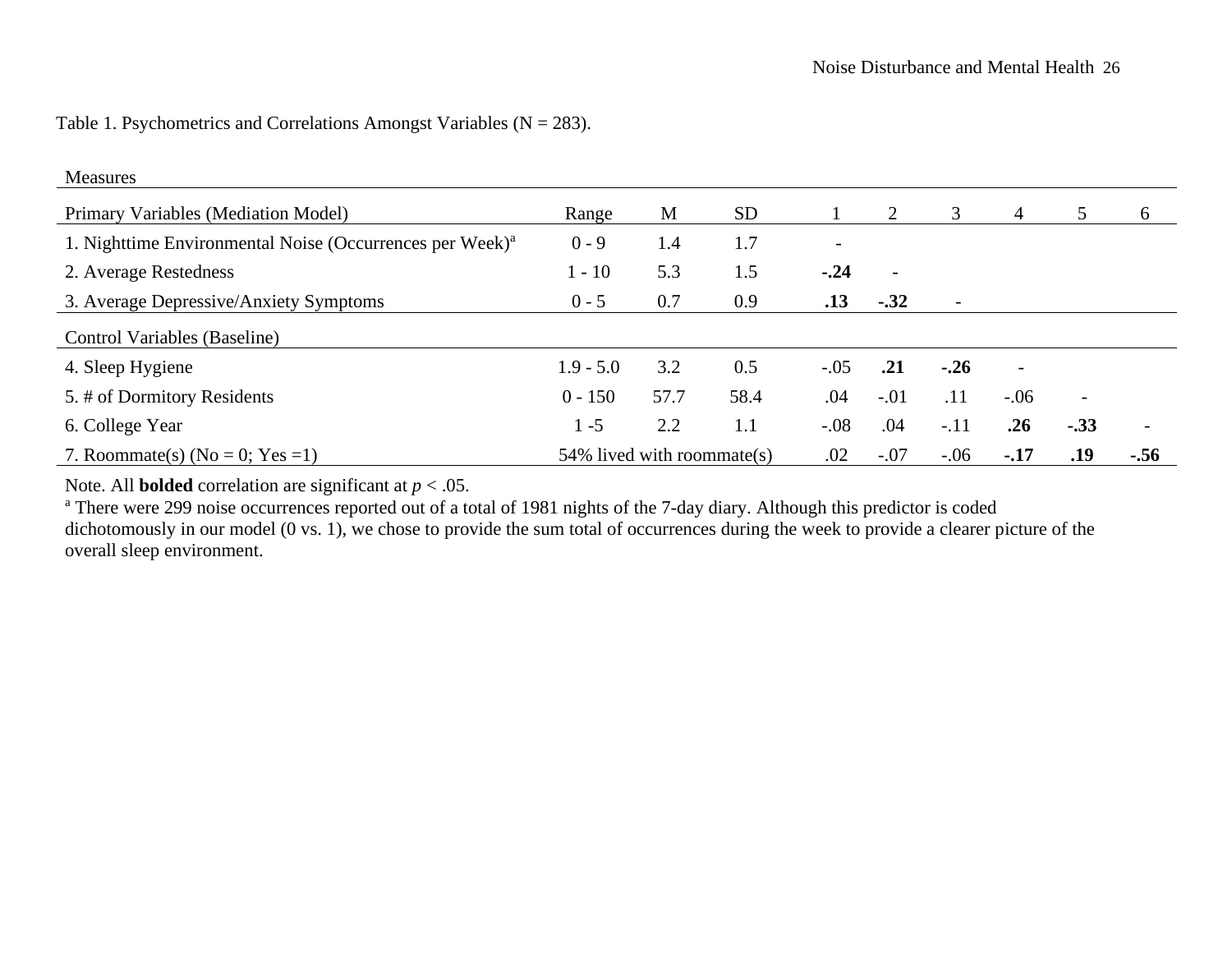|                                      | Between-Student  |                                                 |                 |         |        |  |  |  |  |
|--------------------------------------|------------------|-------------------------------------------------|-----------------|---------|--------|--|--|--|--|
|                                      |                  | <b>Predicting Restedness</b>                    |                 |         |        |  |  |  |  |
|                                      |                  |                                                 |                 | 95% CI  |        |  |  |  |  |
| <b>Baseline Predictors</b>           | B                | <b>SE</b>                                       | $p$ -value      | LL      | UL     |  |  |  |  |
| Sleep Hygiene                        | .15              | .05                                             | .003            | .05     | .25    |  |  |  |  |
| # of Dormitory Residents             | .01              | .04                                             | .881            | $-.07$  | .08    |  |  |  |  |
| College Year                         | $-.07$           | .05                                             | .193            | $-17$   | .04    |  |  |  |  |
| Roommate(s) ( $No = 0$ ; $Yes = 1$ ) | $-.13$           | .09                                             | .163            | $-.30$  | .05    |  |  |  |  |
|                                      |                  |                                                 |                 |         |        |  |  |  |  |
| Daily Predictor                      |                  |                                                 |                 |         |        |  |  |  |  |
| Nighttime Environmental Noise        | $-49$            | .13                                             | .000            | $-75$   | $-.23$ |  |  |  |  |
|                                      |                  |                                                 |                 |         |        |  |  |  |  |
|                                      |                  | Predicting Daily Depressive/Anxiety<br>Symptoms |                 |         |        |  |  |  |  |
|                                      |                  | 95% CI                                          |                 |         |        |  |  |  |  |
| <b>Baseline Predictors</b>           | B                | <b>SE</b>                                       | $p$ -value      | LL      | UL     |  |  |  |  |
| Sleep Hygiene                        | $-14$            | .04                                             | .001            | $-0.22$ | $-.05$ |  |  |  |  |
| # of Dormitory Residents             | .06              | .05                                             | .172            | $-.03$  | .16    |  |  |  |  |
| College Year                         | $-.10$           | .06                                             | .137            | $-.22$  | .03    |  |  |  |  |
| Roommate(s) ( $No = 0$ ; $Yes = 1$ ) | $-.35$           | .13                                             | .008            | $-.61$  | $-.09$ |  |  |  |  |
|                                      |                  |                                                 |                 |         |        |  |  |  |  |
| Daily Predictors                     |                  |                                                 |                 |         |        |  |  |  |  |
| Nighttime Environmental Noise        | $-.05$           | .24                                             | .849            | $-.52$  | .43    |  |  |  |  |
| Restedness                           | $-.46$           | .12                                             | .000            | $-.70$  | $-.22$ |  |  |  |  |
|                                      |                  |                                                 |                 |         |        |  |  |  |  |
|                                      | Within-Student   |                                                 |                 |         |        |  |  |  |  |
|                                      |                  | <b>Predicting Restedness</b>                    |                 |         |        |  |  |  |  |
|                                      |                  |                                                 |                 | 95% CI  |        |  |  |  |  |
| <b>Daily Predictors</b>              | $\boldsymbol{B}$ | <b>SE</b>                                       | <i>p</i> -value | LL      | UL     |  |  |  |  |
| Nighttime Environmental Noise        | $-.05$           | .02                                             | .028            | $-.10$  | $-.01$ |  |  |  |  |
|                                      |                  |                                                 |                 |         |        |  |  |  |  |
|                                      |                  | Predicting Daily Depressive/Anxiety             |                 |         |        |  |  |  |  |
|                                      |                  | Symptoms<br>95% CI                              |                 |         |        |  |  |  |  |
| Daily Predictors                     | B                | <b>SE</b>                                       | <i>p</i> -value | LL      | UL     |  |  |  |  |
| Nighttime Environmental Noise        | $-.01$           | .02                                             | .690            | $-.04$  | .02    |  |  |  |  |
| Restedness                           | $-.11$           | .02                                             | .000            | $-.16$  | $-.06$ |  |  |  |  |
|                                      |                  |                                                 |                 |         |        |  |  |  |  |

Table 2. Coefficients for Mediation Models at the Between- and Within-Student Levels.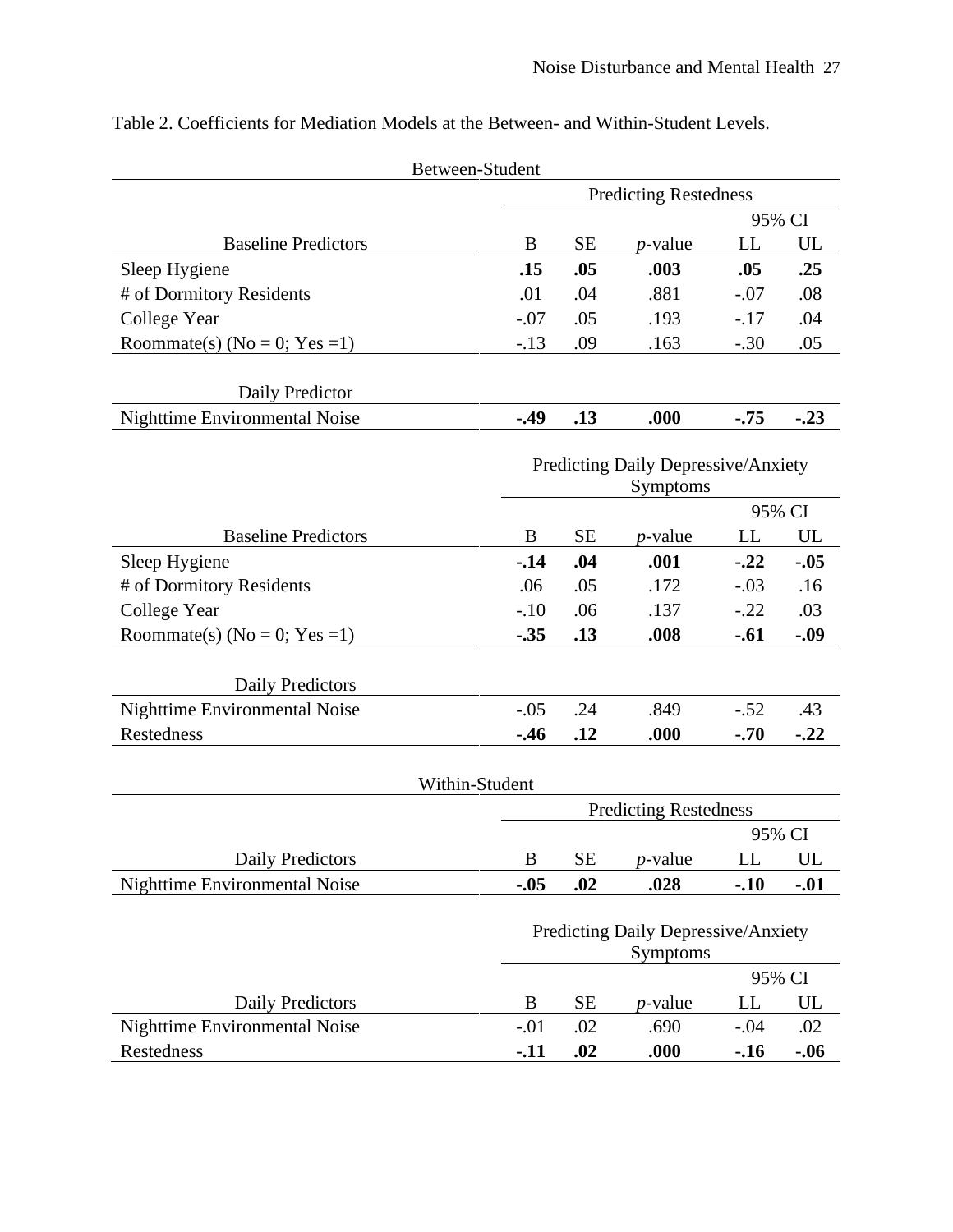Figure 1. Conceptual Model.